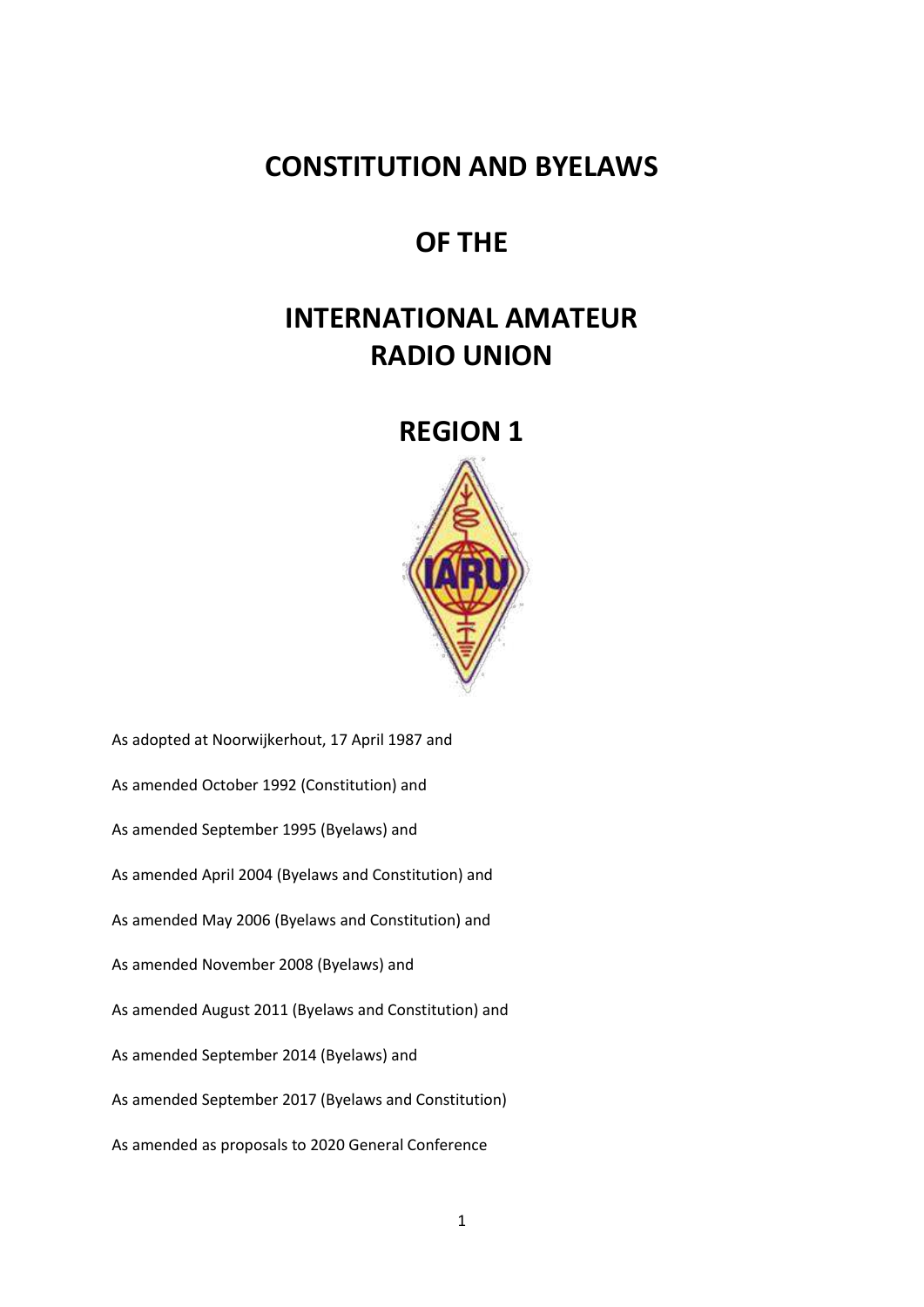# **TABLE OF CONTENTS**

# **A. CONSTITUTION**

- Article A.1 Name, Objectives, Definitions and Structure
- Article A.2 Member Societies
- Article A.3 The General Conference
- Article A.4 The Executive Committee
- Article A.5 Specialised Bodies
- Article A.6 Finances
- Article A.7 Amendments

### **B. BYELAWS**

- Section B.1 IARU Region 1 General Conference
- Section B.2 The Executive Committee
- Section B.3 Specialised Bodies
- Section B.4 Voting Procedures
- Section B.5 Rules for the election of the Executive Committee
- Section B.6 Financial Rules
- Section B.7 Miscellaneous Rules

Annex 1 Special provisions to apply in the case of a Virtual General Conference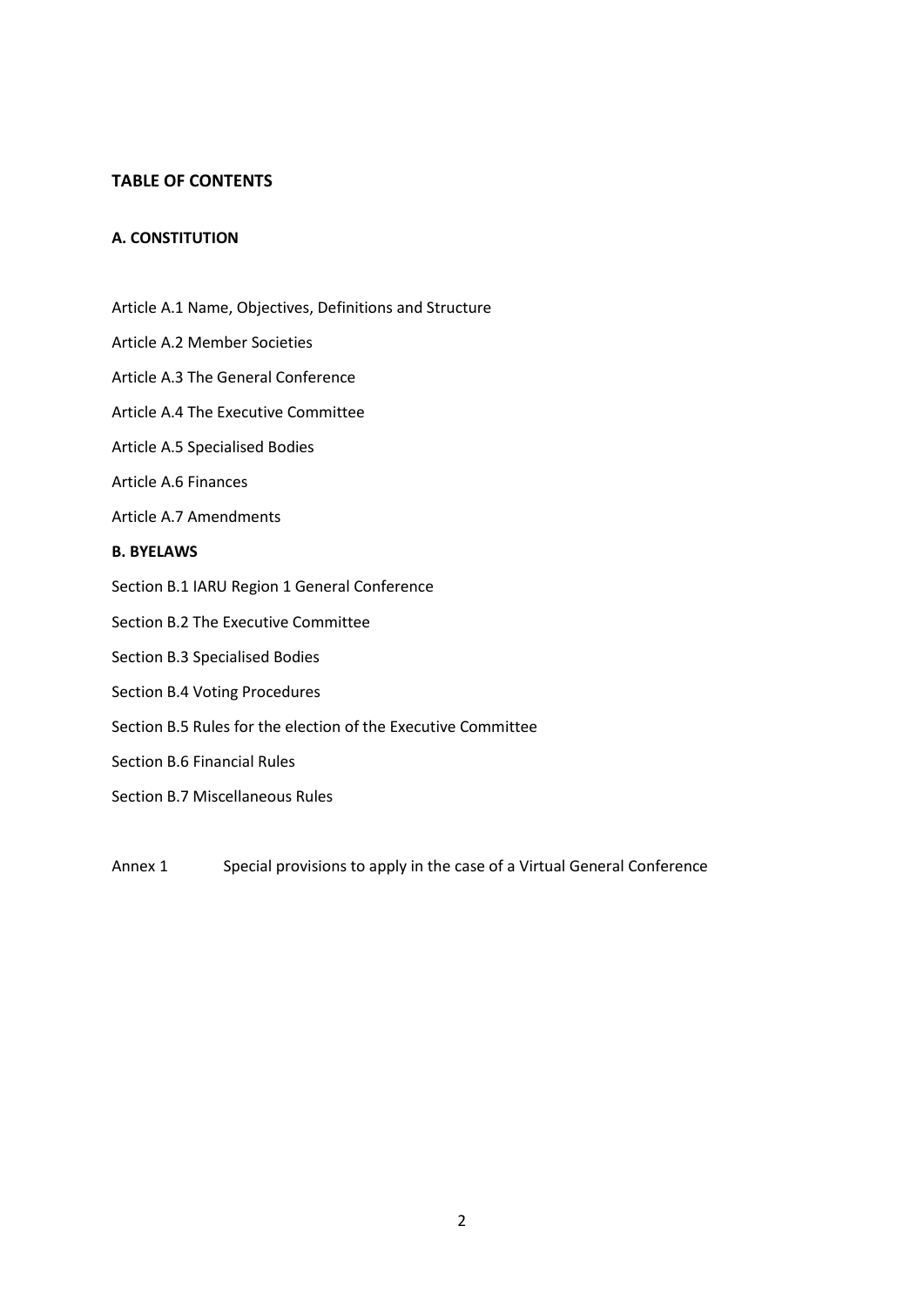# **A. CONSTITUTION**

# **Article A.1 - Name, Objectives, Definitions and Structure**

A.1.1. The name of the organisation shall be the International Amateur Radio Union, Region 1, also referred to as IARU Region 1.

A.1.2 IARU Region 1 shall operate autonomously under this Constitution and its Byelaws but in accordance with the IARU Constitution and within the overall strategy of IARU.

A.1.3 The objectives of IARU Region 1 shall be the protection, promotion and advancement of the Amateur Service and Amateur-Satellite Service, especially within the framework of regulations established by the International Telecommunication Union and to provide support to Member Societies in the pursuit of these objectives at the national level, with specific reference to the following:

A.1.3.1. - representation of the interests of amateur radio at and between conferences and at and between meetings of international telecommunication organisation as well as other organisations.

A.1.3.2. - encouragement of agreements between national amateur radio societies on matters of common interest;

A.1.3.3 - enhancement of amateur radio as a means of technical self-training, particularly for young people;

A.1.3.4 - promotion of technical and scientific investigations and innovations in the field of radio communication;

A.1.3.5 - promotion of amateur radio as a means of providing relief in the event of natural disasters;

A.1.3.6 - encouragement of international goodwill and friendship regardless of political, ethnic or religious considerations;

A.1.3.7 - support of Member Societies in developing amateur radio as a valuable national resource, particularly in developing countries;

A.1.3.8 - development of Amateur Services in those countries not represented by Member Societies.

A.1.3.9 - encouragement of national and international efforts to result in an amateur radio licence, which is recognised internationally;

A.1.3.10 - encouragement of amateur radio sport activities.

A.1.3.11 - protection of the fundamental, natural and finite resource "frequency spectrum," to keep it clean and undisturbed from man-made electromagnetic disturbances causing harmful interference to the Amateur Service and the Amateur Satellite Service.

A.1.4 Within this Constitution, the following terms shall have the meanings defined below: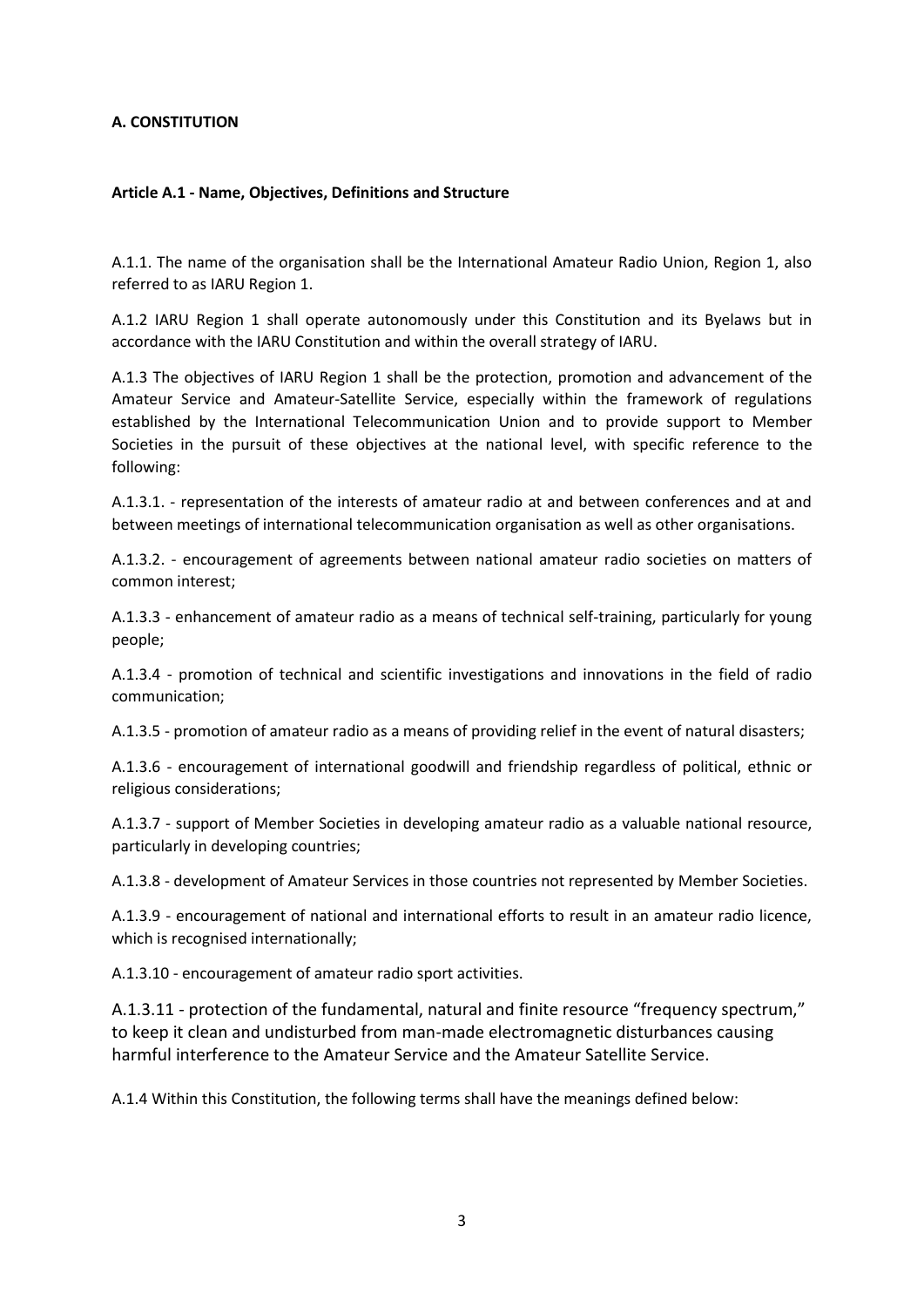# A.1.4.1. AMATEUR SERVICE

A radio communication service for the purpose of self-training, intercommunication and technical investigations carried out by amateurs, that is, by duly authorised persons interested in radio technique solely with a personal aim and without pecuniary interest.

# A.1.4.2. AMATEUR-SATELLITE SERVICE

A radio communication service using space stations on earth satellites for the same purpose as those of the Amateur Service.

### A.1.4.3. BYELAWS

The rules of the IARU Region 1, adopted under the provisions of the Constitution for the governance of its affairs.

### A.1.4.4. GENERAL CONFERENCE

The IARU, Region 1 General Conference, normally held every three years.

### A.1.4.5. MEMBER SOCIETY

A national amateur radio society within Region 1 that has been accepted for membership in the IARU.

### A.1.4.6 REGION 1

A geographical area, the boundaries of which are defined in number 14 of the IARU Byelaws. Unless otherwise specified in those Byelaws, the Region 1 shall correspond to the boundaries into which, for frequency allocation purposes the world has been divided by the International Telecommunication Union (ITU).

### A.1.4.7 SPECIALISED BODIES

Committees, Working Groups and Coordinators, set up and/or appointed by the General Conference.

A.1.4.8 In this Constitution and in its Byelaws marginal notes and numbering of Articles, Sections and Paragraphs are inserted for ease of reference only and do not form part of this Constitution, nor shall they affect its interpretation.

A.1.5 The IARU Region 1 consists of the following:

A.1.5.1 The Member Societies

A.1.5.2 The Executive Committee

A.1.5.3 The Specialised Bodies

A.1.6 The official language of the IARU, Region 1 is English.

A.1.7. The ultimate authority of the IARU, Region 1 is vested in the Member Societies.

A.1.8 The structure and operation of the IARU Region 1 shall be as stated in this Constitution and its Byelaws.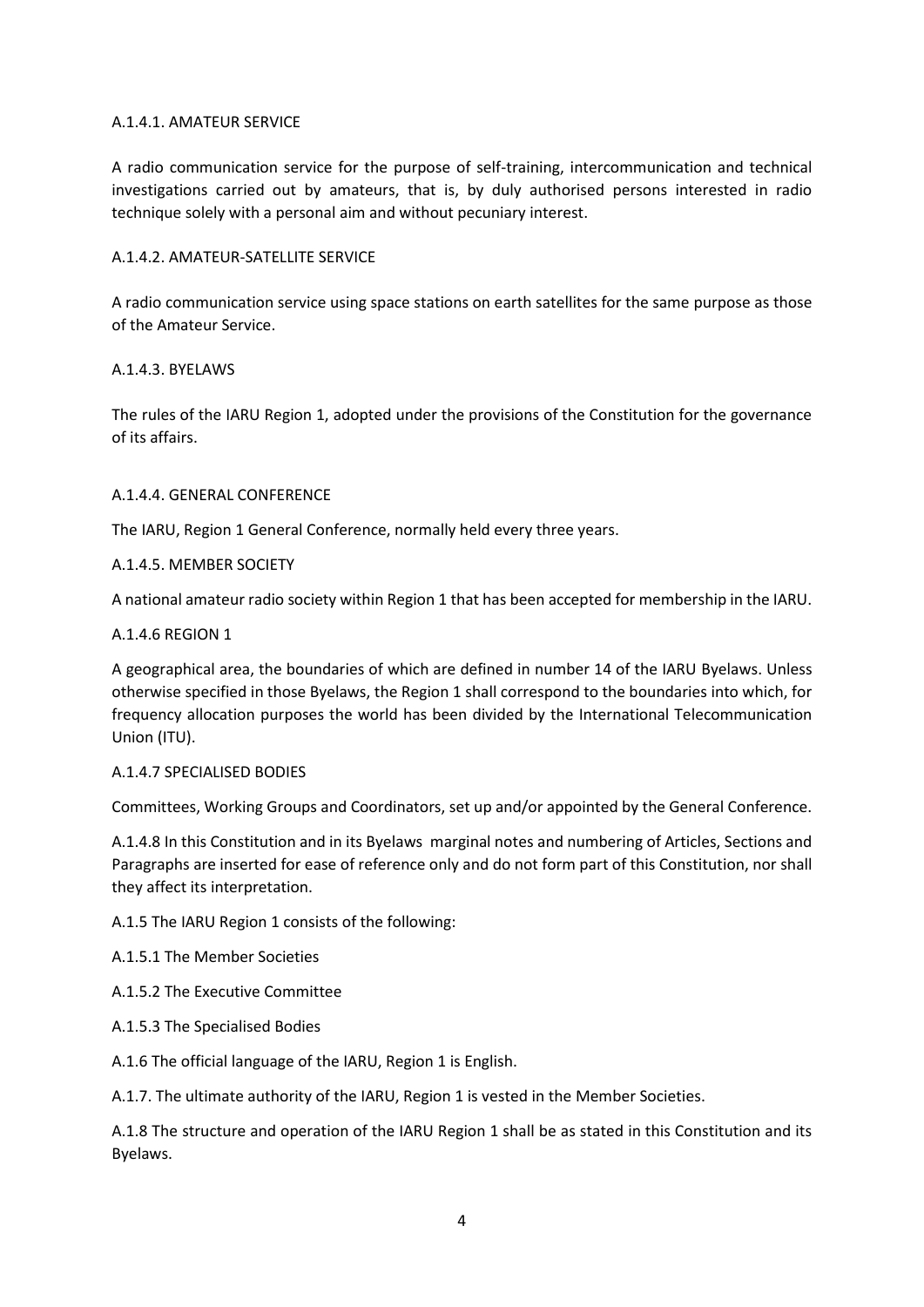# **Article A.2 - Member Societies**

A.2.1 Membership of IARU Region 1 is only open to national amateur radio societies representing the countries or separate territories within Region 1.

A.2.2 There shall be only one Member Society representing a country or separate territory.

A.2.3 The Member Societies shall have the rights and obligations stated in the IARU Constitution and in the IARU Byelaws.

A.2.4 The Member Societies shall pay their annual contribution in accordance with Article A.6 of this Constitution and the financial section of the Byelaws.

A.2.5 The Member Societies are entitled to appoint delegates, proxies and observers to attend IARU Region 1 Conferences and meetings of specialised bodies at such General Conferences. Each such Member Society has one vote.

### **Article A.3 - The General Conference**

A.3.1 The IARU Region 1 General Conference shall be convened by the Executive Committee in accordance with Article A.3 of this Constitution and shall be held in the country of the Member Society of Region 1. The preceding General Conference shall decide its venue. However, if circumstances make it necessary, the Executive Committee may change the venue of the General Conference.

Alternatively, the EC may recommend that a General Conference should be held by virtual means, in accordance with procedures set out in the Byelaws. Such a proposal shall be accepted on an email vote of Member Societies showing a 50% +1 majority of those who are entitled to vote and who register a vote.

A.3.2 The participants of the General Conference are:

A.3.2.1 - Delegates, Proxies and Observers duly appointed by the Member Societies;

A.3.2.2 - Members of the Executive Committee;

A.3.2.3.1 - Chairs of Specialised Bodies

A3.2.3.2 Coordinators of Specialised Bodies as determined by the Executive Committee;

A.3.2.4 - Observers invited by the Executive Committee;

A.3.2.5 - Guest observers from non-radio amateur bodies invited by the host society after approval of the Executive Committee;

A.3.2.6 - Guests of honour invited by the Executive Committee;

A.3.2.7 - Guests of honour invited by the host society after informing the Executive Committee.

A.3.2.8 - The Executive Committee may arrange for video/audio streaming of the General Conference

A.3.3 - Decisions taken at General Conference may be by votes as defined in this Constitution and its Byelaws.

A.3.4 - The highest authority of the General Conference is the Plenary Meeting.

A.3.5 - Convening, holding and reporting on General Conferences are subject to procedures described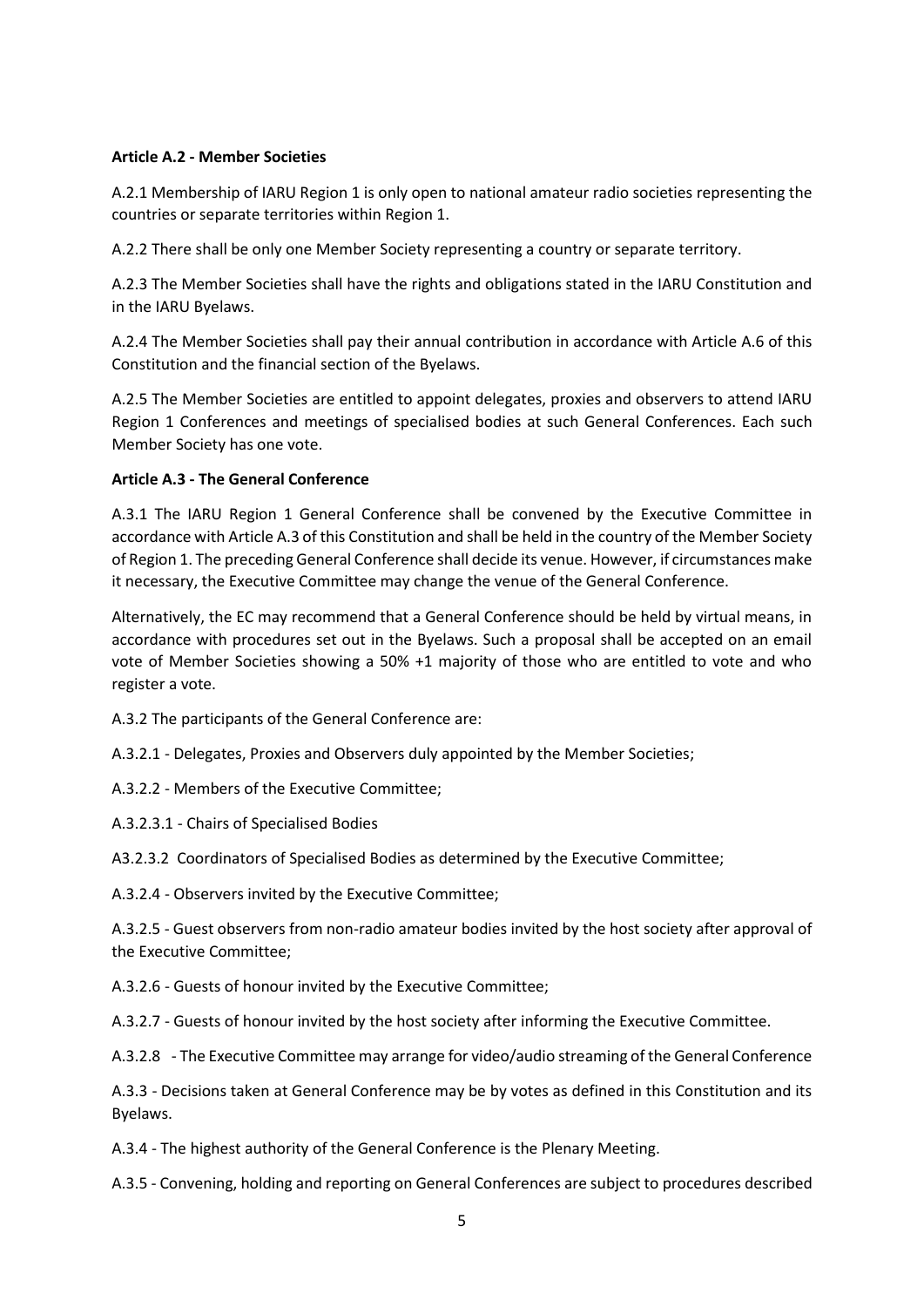in the Byelaws.

# **Article A.4 - The Executive Committee**

A.4.1 The Executive Committee is the general executive and managing body and it shall have full executive powers between General Conferences. These powers may not be delegated and members of the Executive Committee individually and severally carry the collective responsibility for the proper management of the affairs of IARU Region 1 as defined below (A.4.3)

A.4.2 The Executive Committee consists of a President, a Vice President, a Secretary, a Treasurer and five Ordinary Members.

A.4.3 The Executive Committee shall:

A.4.3.1 - be responsible for examining all recommendations and resolutions adopted at General Conferences and meetings of specialised bodies and deciding upon the best method of implementing them;

A.4.3.2 - meet together as required between General Conferences to examine the overall amateur radio situation in IARU Region 1 and worldwide and to take such action, in accordance with the Constitution and Byelaws, as may be considered necessary and desirable;

A.4.3.3 - appoint to the IARU Administrative Council the two members of the Executive Committee as well as their deputies;

A.4.3.4 - maintain liaison with the Member Societies, the specialised bodies, the IARU Administrative Council, the IARU International Secretariat and the other IARU Regions in order to achieve efficient coordination;

A.4.3.5 - maintain liaison with the International Telecommunication Union and other international organisations dealing with radio communication or related matters;

A.4.3.6 - where appropriate and possible, arrange amateur radio events and issue relevant publications in support of the Amateur Service and Amateur-Satellite Service.

A.4.4 The President of the Executive Committee shall have supervision over the policy and business of IARU, Region 1. The President shall preside at meetings of the Executive Committee and at General Conferences, acts as the Chair of the Conference and presides at the Plenary Meetings.

A.4.5 The Vice-President shall preside at the Executive Committee meetings in the absence of the President and at a General Conference, acts as Conference Vice-Chair.

A.4.6 The Secretary shall be responsible for conducting all the routine business of IARU Region 1 and shall maintain a record of all actions taken and keep proper Minutes of Meetings of the Executive Committee. The Secretary shall act as Conference Secretary at a General Conference. The Secretary is entitled to delegate the actual minute taking when the Executive Committee deems this necessary. The Secretary shall maintain close relationship with Member Societies, Specialised Bodies, the IARU Administrative Council, the IARU International Secretariat, the other IARU Regions and the ITU.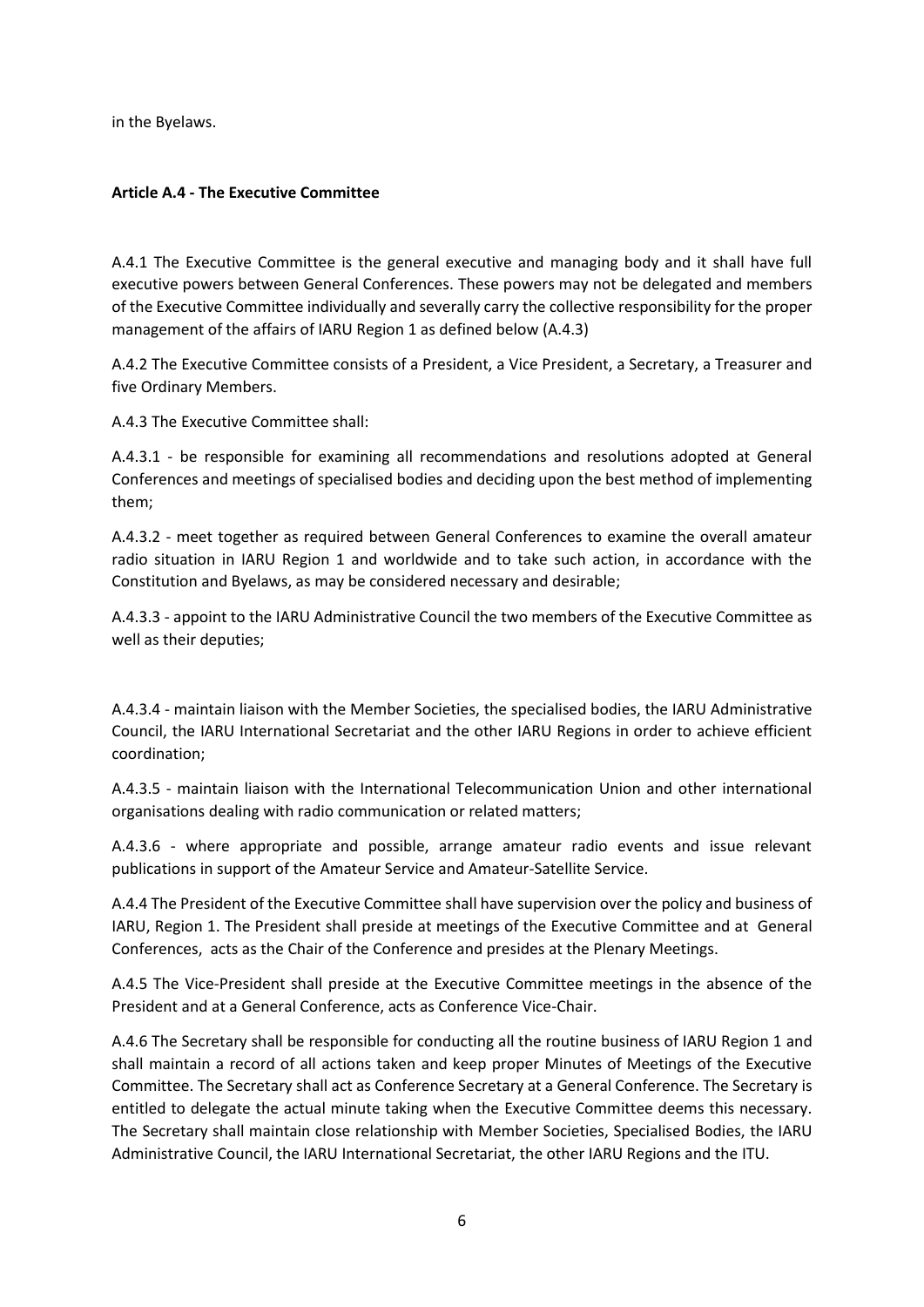A.4.7 The Treasurer shall be responsible for all funds belonging to IARU Region 1. The Treasurer shall maintain proper accounts and shall submit to each Executive Committee meeting and to each General Conference, a comprehensive financial statement covering the preceding period and make recommendations regarding the future financial policy. The Treasurer is responsible for collecting the financial contributions from the Member Societies.

A.4.8 At the Final Plenary Meeting of each General Conference the Member Societies shall elect the Executive Committee.

A.4.8.1 Its members shall be licensed radio amateurs and from different Member Societies.

A.4.8.2 The election procedure is described in the Byelaws.

A.4.9 The Executive Committee shall have power to fill a casual vacancy. This person must be a licensed radio amateur belonging to a different Member Society from those already represented on the Executive Committee.

A.4.10 If the President is absent from a General Conference, the Vice-President will act as Conference Chair.

A.4.10.1 If both the President and Vice-President are absent, the first Plenary Meeting shall elect a Conference Chair for the duration of the General Conference.

A.4.11 The Executive Committee shall have the power to invite the attendance of any person with special knowledge of a particular subject to attend a meeting of the Committee.

A.4.12 The presence of five members of the Executive Committee including the President or the Vice-President at a properly convened meeting shall constitute a quorum.

A.4.13 The period of office of the Executive Committee shall be from the last day of the calendar month following the end of the General Conference at which it is appointed until the penultimate day of the calendar month following the next Conference.

A.4.14 Each Executive Committee member shall normally serve no more than three consecutive terms of office. One term of office is the period of office as defined in A.4.13. Exceptionally (for example when a particular EC member has unique skills which need to be retained for the time being on the EC) the outgoing Executive Committee may recommend to the General Conference that that member of the EC should be allowed to stand for election for a further term of office in excess of the three consecutive terms. The justification for such exceptional circumstances shall be explained to the General Conference by way of a paper from the Executive Committee and the decision of Conference on the matter shall be by a simple majority of those voting.

# **Article A.5 - Specialised Bodies**

A.5.1 The General Conference may set up specialised bodies either to work for the duration of the General Conference or to work between General Conferences on specialised subjects. They may be established as Committees, Working Groups and Coordinators for the short-term or long-term according to needs.

A.5.2 The period of office of specialised bodies shall be the same or less than that of the Executive Committee.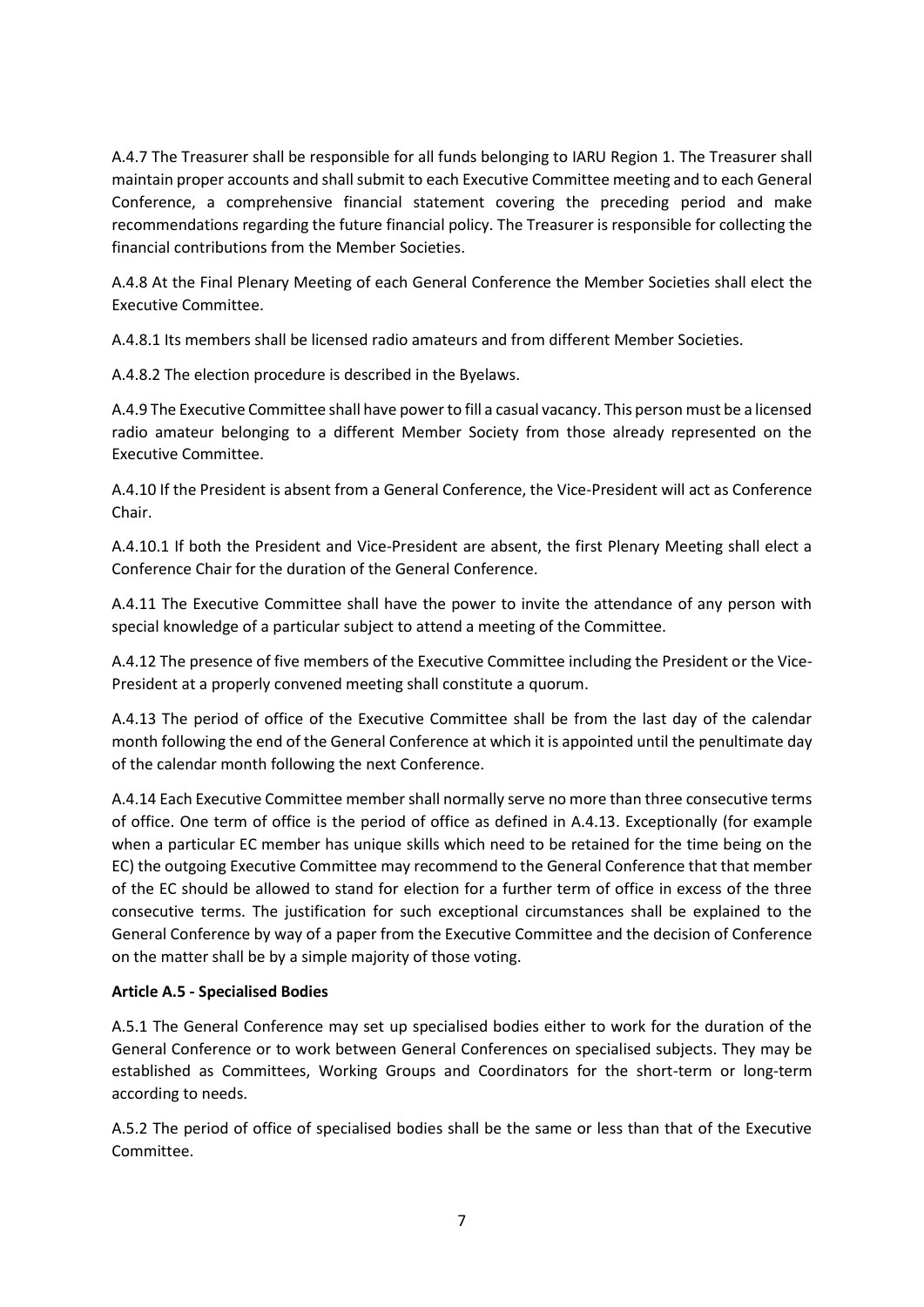A.5.3 The terms of reference, structure and work of the specialised bodies are defined in the Byelaws.

# **Article A.6 - Finances**

A.6.1 The annual contribution to be paid by each Member Society shall be calculated based on the numbers of licensed radio amateurs who are members of the Society

A.6.2 The amount of the annual contribution shall be decided upon at the General Conference.

A.6.3 The funds so obtained can be used only for the objectives of IARU Region 1.

A.6.4 Special funds may also be created from contributions and/or donations. Such funds can only be used for the purposes for which they have been established.

A.6.5 Financial matters are subject to the procedures stated in the Byelaws.

# **Article A.7 - Amendments**

A.7.1 This Constitution shall only be amended by a decision of a least a two-thirds majority of the total number of the IARU Region 1 Member Societies, which are eligible to vote, by voting procedures as stated in the Byelaws

A.7.2. The Byelaws shall only be amended by a decision of a simple majority of the total number of the IARU Region 1 Member Societies which are eligible to vote, by voting procedures as stated in the Byelaws

A.7.3. Eligibility to vote is defined in the Byelaws (Section 6.7)

# **B. BYELAWS**

# **Section B.1 - IARU Region 1 General Conference**

B 1.1 A General Conference may be held either physically or virtually. Should the EC determine that a Virtual General Conference is appropriate, it will conduct a vote of Member Societies entitled to vote, to gain support for that action. The vote requires 50%+1 of Member Societies voting for it to be accepted.

In the case of a Virtual General Conference, the provisions of Byelaws B1.2 to B 1.22 are replaced by the Annex to this Constitution and Bylaws

In the case of an in-person Conference:

B. 1.2 An advance announcement about the General Conference, including a call for papers must be distributed by the Executive Committee at least 12 months before the scheduled date of the General Conference.

B.1.3. The Secretariat must be notified by the Member Societies about the number of participants not later than 9 months before the scheduled date of the General Conference.

B.1.3.1 Six months before the scheduled date of the General Conference the Secretariat shall distribute the final attendance forms, which shall be returned by the Member Societies, duly filled-in and signed by a Member Society official, to the Secretariat not later than four months before the scheduled date of the General Conference.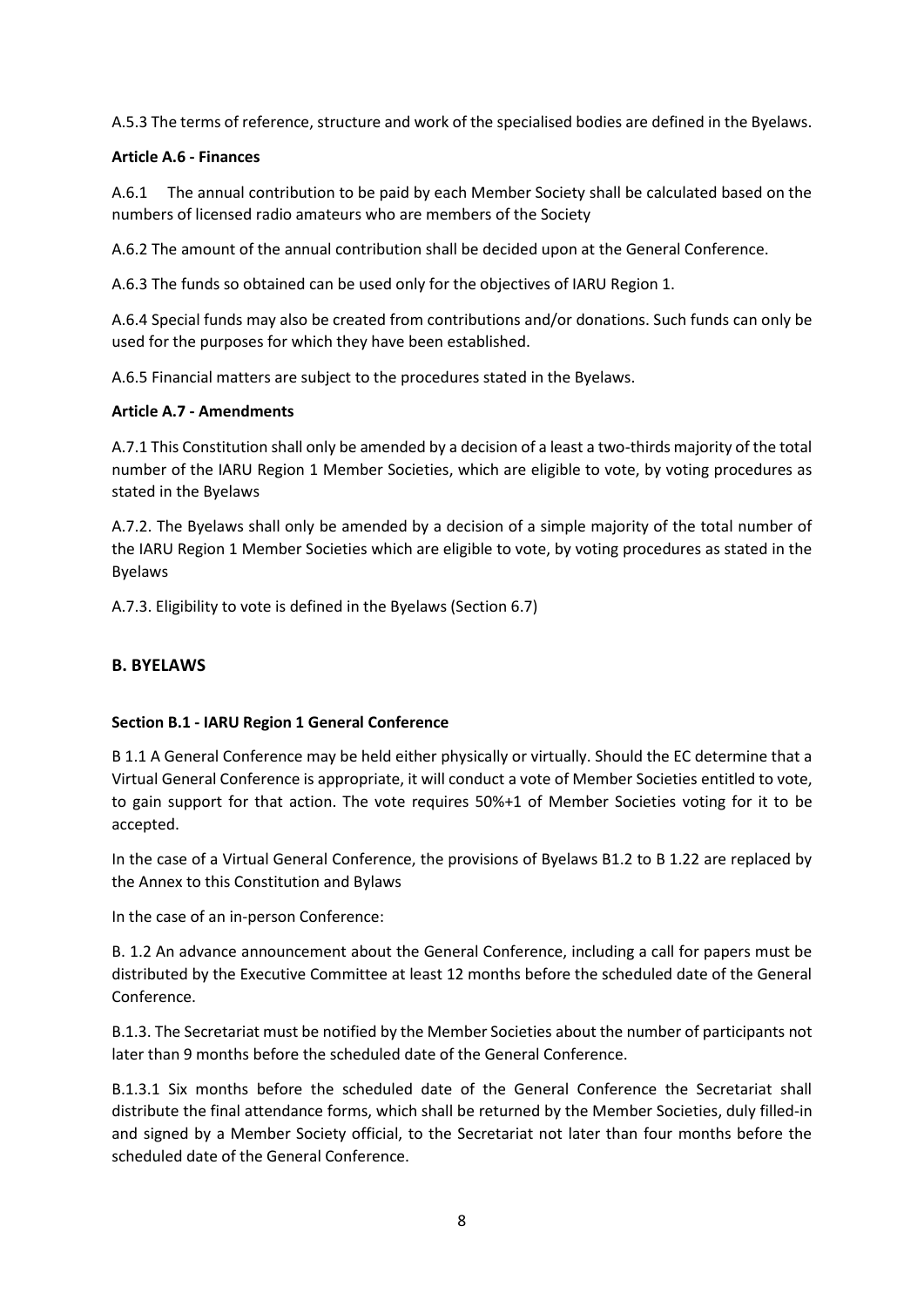B.1.4 Delegates, Proxies and observers are accredited provisionally until their credentials have been examined by the Credentials and Finance Committee and are approved by the Plenary Meeting.

B.1.5 The Member Societies, the Executive Committee, the Specialised Bodies, the Administrative Council, the International Secretariat and the other IARU Regions may submit documents for the work of the General Conference.

B.1.5.1. Such documents should reach the Secretariat not later than 3 months prior to the scheduled date of the General Conference. They may be submitted by electronic means, telefax, electronic mail or similar services, as indicated by the Secretariat. The Secretariat will confirm receipt to the sender.

No proposals generated after the 3 months deadline above may be accepted for the conference work, except in cases where the delay was caused by evident external circumstances and provided this proposal is of significant importance for the Amateur Service or the Amateur-Satellite Service. The Executive Committee will take the decision whether such papers will be accepted.

B.1.6 Only official papers and proposals for the work of the General Conference shall be considered as conference documents and will be so numbered and included into the Agenda of the General Conference. They must be written in English and bear the official signature of the Member Society or official IARU body sending in the document and the author may sign them. The paper should show its origin, subject and suggested processing route (e.g. which Committee).

B.1.7 Papers of a general informative nature, which do not contain proposals, may be distributed by their originators directly to the General Conference participants, after informing the Conference Secretariat. They are not numbered and they do not appear on the official list of conference documents or on the Conference Agenda.

B.1.8 In case of dispute on the status of any paper presented to the General Conference, the decision of the Plenary Meeting shall be final.

B.1.9. The Secretariat shall distribute the conference documents to all Member Societies, the Executive Committee and Chairs or Coordinators of Specialised Bodies at least 10 weeks before the scheduled date of the General Conference.

B.1.10 No new document containing proposals can be made once the General Conference has been opened and the Agenda has been approved. However, originators may at any time amend or withdraw their own proposals and other participants may issue documents providing for amendments to the already presented official conference documents at any stage. Such documents must be written in English and delivered to the Conference Secretary as early as possible.

B.1.10.1 If the amendment to an existing document differs by such an extent to the original topic that it falls under another working body, it may be rejected, unless the Conference decides otherwise.

B.1.11 Plenary meetings are chaired by the Conference Chair and at least three Plenary Meetings are mandatory.

B.1.11.1 - on the first day to open the General Conference and approve the agenda, to establish Conference Committees and other Specialised Bodies and to elect their Chairs and/or Secretaries;

B.1.11.1.1 Video/audio streaming is restricted to the Opening Plenary and on a time-delayed basis. (A.3.2.8)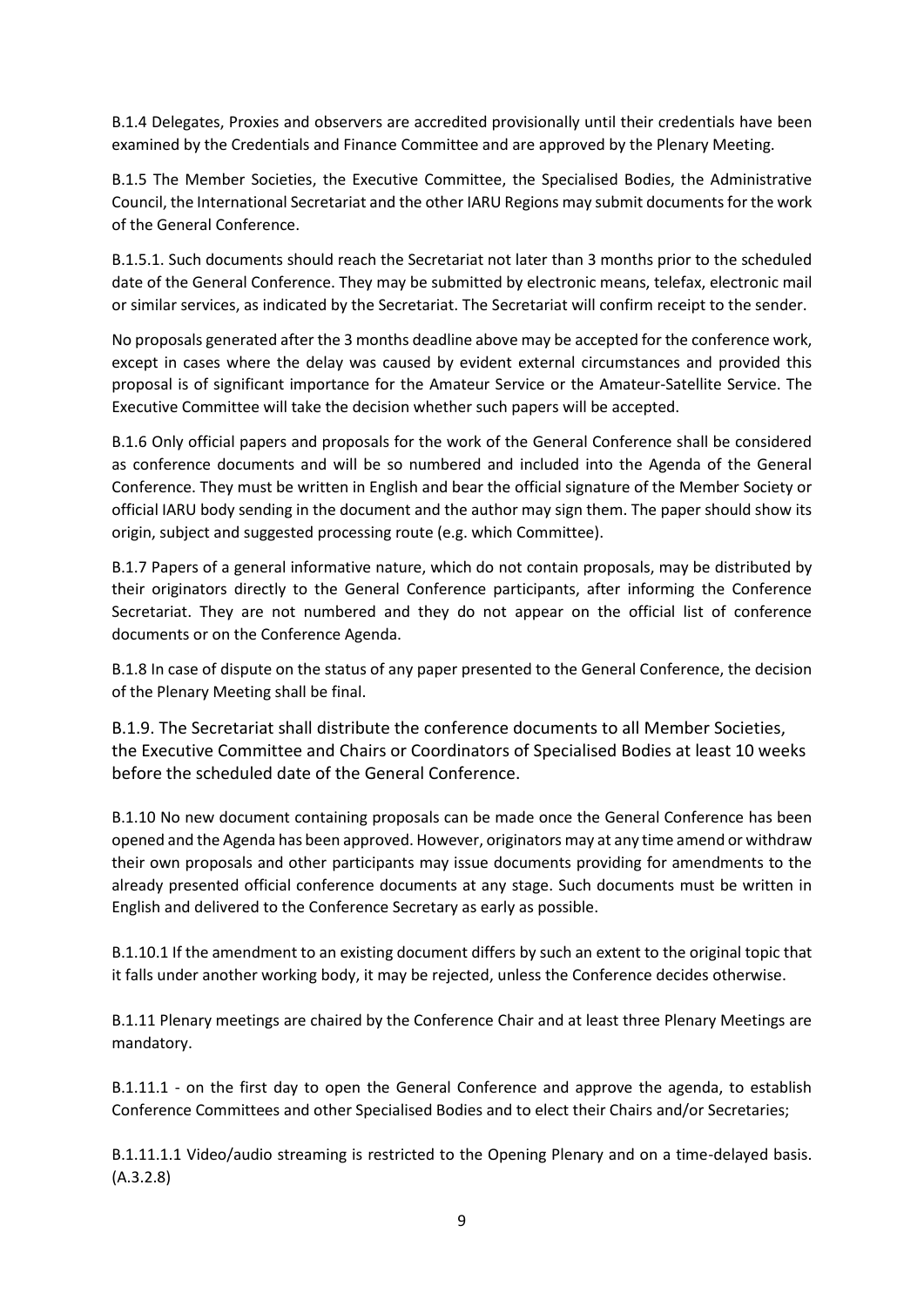B.1.11.2 - on the second day of the General Conference to receive and consider the report of the Credentials and Finance Committee on credentials;

B.1.11.3 - on the last day of the General Conference to receive and to consider the reports, recommendations and/or resolutions from the conference committees, to elect the Executive Committee and Chairs, Coordinators of Specialised Bodies working in between General Conferences and at the following General Conference; to decide upon the venue for the next General Conference and to close the present one.

B.1.11.4 Other Plenary Meetings may be convened by the Conference Chair, if required.

| Months prior to | Procedure                              | Action by               |
|-----------------|----------------------------------------|-------------------------|
| scheduled date  |                                        |                         |
| 12              | Advance note of the convening of a     | Secretariat             |
|                 | <b>General Conference</b>              |                         |
| 12              | Call for working papers.               | Secretariat             |
| 9               | Notification of number(s) of           | <b>Member Societies</b> |
|                 | participants from each Member          |                         |
|                 | Society                                |                         |
| $\overline{7}$  | Application for financial assistance   | Byelaw B.1.20           |
|                 | must have been received by the         |                         |
|                 | Secretariat                            |                         |
| 6               | Distribution of individual delegate    | Secretariat             |
|                 | attendance forms to MS                 |                         |
| $\overline{4}$  | Final attendance forms, duly           | <b>Member Societies</b> |
|                 | completed and returned to the          |                         |
|                 | Secretariat                            |                         |
| 3               | All documents qualified for inclusion  | Byelaw B.1.4.1          |
|                 | in the Agenda of the General           |                         |
|                 | Conference must have been received     |                         |
|                 | by the Secretariat                     |                         |
| 10 weeks        | Publication on the IARU Region 1 web   | Secretariat             |
|                 | of the Conference documents and        |                         |
|                 | notification by e-mail to Member       |                         |
|                 | Societies that the documents are       |                         |
|                 | available.                             |                         |
|                 |                                        |                         |
|                 | Submission to Secretariat of           | <b>Member Societies</b> |
|                 | nominations for candidates to stand    |                         |
|                 | for election to the EC                 |                         |
| $\overline{2}$  | Provision of a Conference paper to     | Secretariat             |
|                 | Member Societies listing all candidate |                         |
|                 | standing for election to the EC and to |                         |
|                 | Chairs of permanent committees,        |                         |
|                 | together with CVs                      |                         |

TABLE 1. - TIMETABLE FOR CONVENING A GENERAL CONFERENCE

B.1.12 The General Conference comprises the following Committees: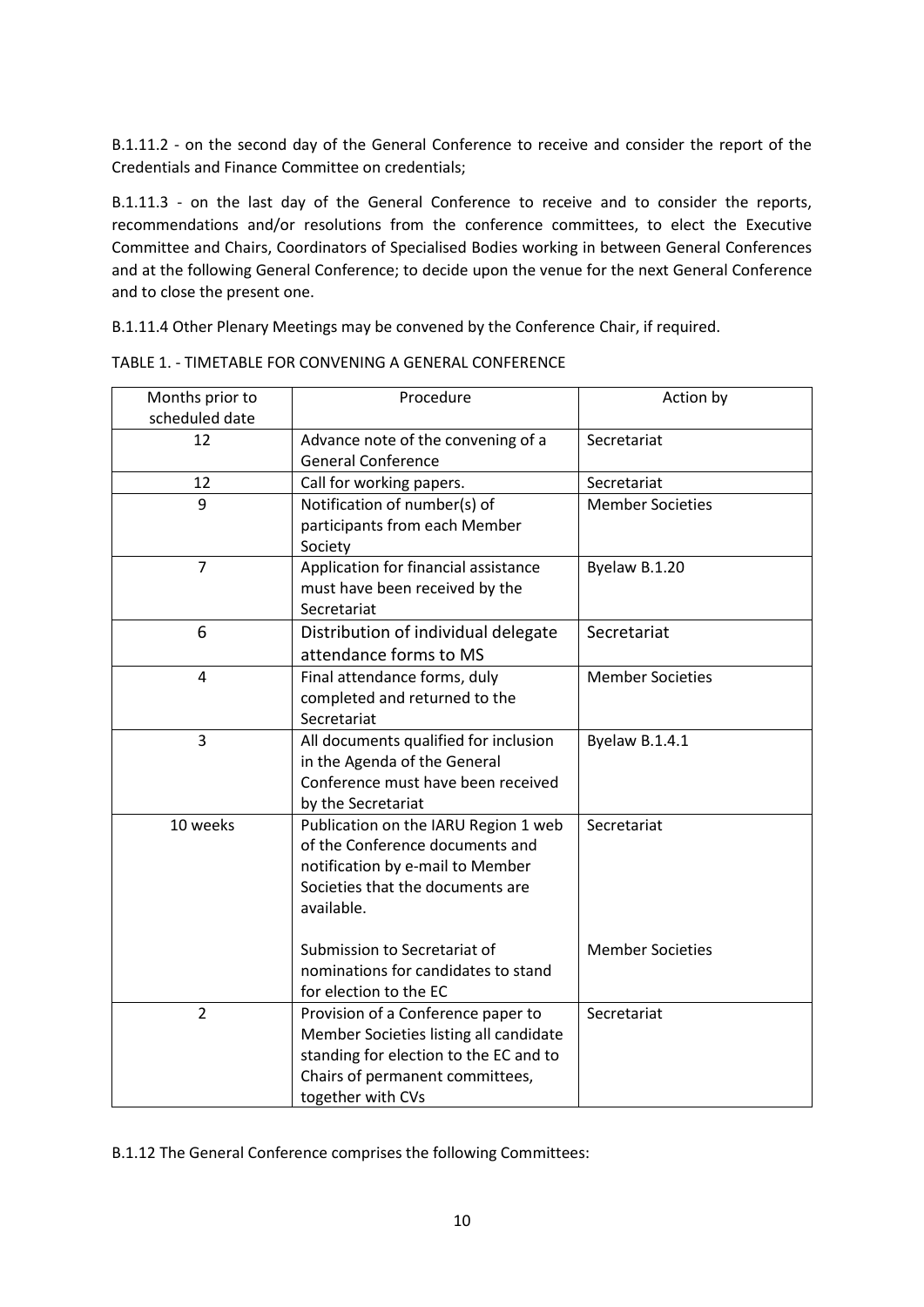B.1.12.1 - the Steering Committee (C1)

B.1.12.2 - the Credentials and Finance Committee (C2)

B.1.12.3 - the General Administrative and Organisational Committee (C3)

B.1.12.4 - the permanent HF Committee (C4)

B.1.12.5 - the permanent VHF/UHF/Microwaves Committee (C5)

B.1.12.6 - the Election and Ballot Committee (C6)

B.1.12.7 - The permanent EMC Committee (C7)

B.1.12.8 - other Committees or Working Groups set up for the duration of the General Conference only.

B.1.13 The Steering Committee consists of the Executive Committee and (in an advisory capacity) Chairs of the Conference Committees. It coordinates the work of all conference bodies. The committee is chaired by the Conference Chair and meets as often as necessary.

B.1.14 The Credentials and Finance Committee shall be elected at the first Plenary Meeting. It shall consist of an elected Chair and not more than one delegate from each of six different Member Societies. The President, Treasurer and Secretary of the Executive Committee shall be ex-officio members of this Committee to provide information.

B.1.14.1 Delegates elected to this Committee shall not be replaced. Only Heads of Delegations shall be entitled to participate as observers as far as the examination of the IARU Region 1 financial situation is concerned. Other Conference participants are not entitled to attend the meetings of this Committee.

B.1.14.2 The purpose of this Committee is:

(a) to examine and to verify credentials to the General Conference, to establish the rights to vote and to give a report to the Plenary Meeting on the second day of the General Conference.

(b) to examine the financial situation of IARU Region 1 and give a report on the last day of the General Conference.

B.1.14.3 This Committee shall act only for the duration of the General Conference.

B.1.15 The General Administrative and Organisational Committee meetings may be attended by any conference participants; participants' rights shall depend upon their status at the General Conference.

B.1.15.1 This Committee is chaired by a Chair elected at the first Plenary Meeting.

B.1.15.2 This Committee shall discuss matters and proposals related to;

(a) Administration and Organisation;

(b) Conferences and Meetings;

(c) Cooperation with other organisations;

(d) All other matters, except those that belong to the Terms of Reference of other committees.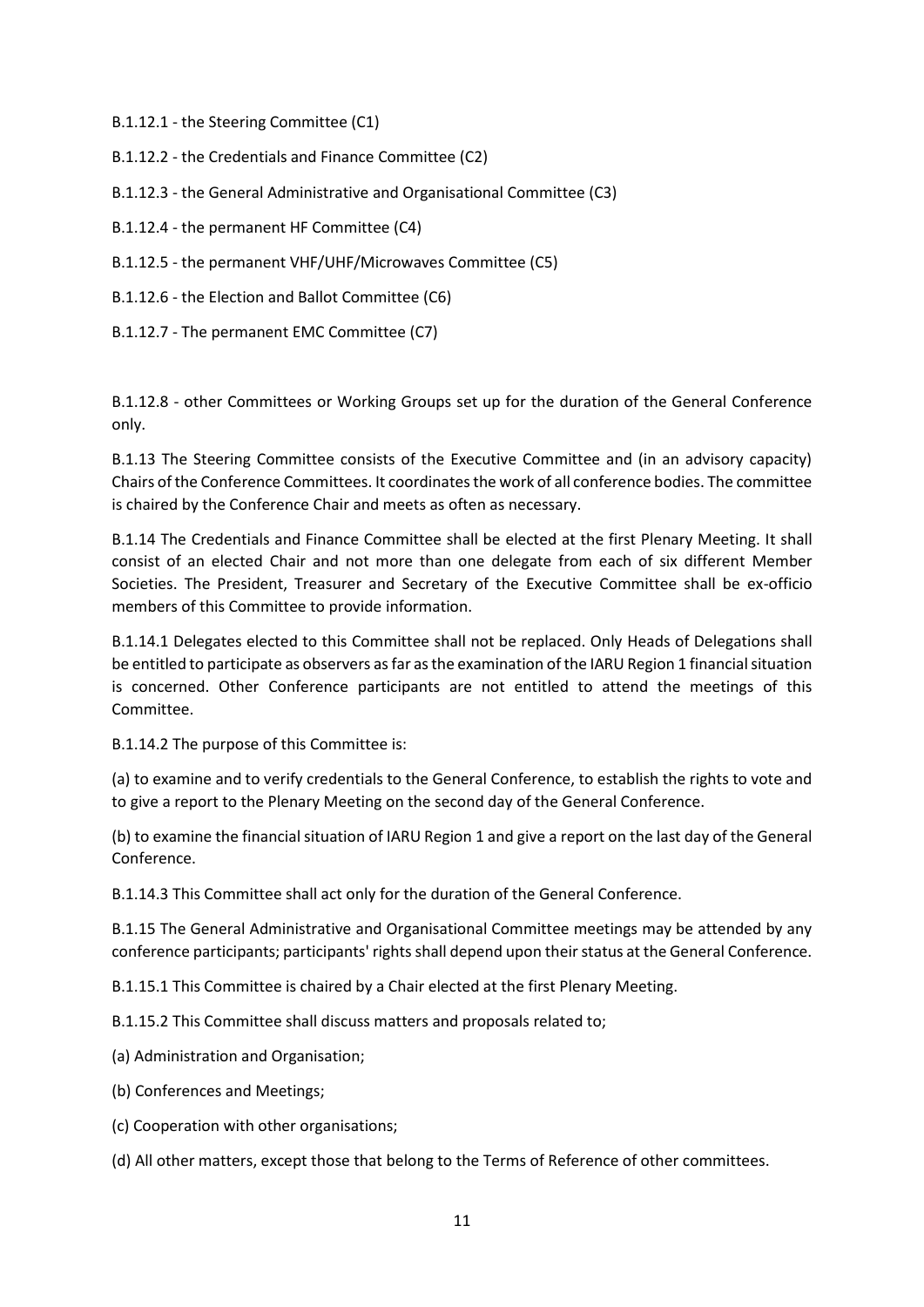B.1.15.3 This Committee reports to the Final Plenary Meeting and shall only act for the duration of the General Conference.

B.1.16 The permanent HF Committee meetings may be attended by each conference participant; participants' rights shall depend upon their status at the General Conference.

B.1.16.1 This Committee is chaired by its Chair elected at the Final Plenary of the previous General Conference, with a term of office the same as for the Members of the Executive Committee.

B.1.16.2 The purpose of this Committee is to examine matters and proposals related to the use of the part of the radio frequency spectrum below 30 MHz.

B.1.16.3 This Committee reports to the Final Plenary Meeting of the General Conference and to the Executive Committee between General Conferences.

B.1.17 The permanent VHF/UHF/Microwaves Committee. The purposes and functions of this Committee are similar to those mentioned in Section B.1.16 for the permanent HF Committee, except that this Committee deals with matters and proposals related to the radio frequency spectrum above 30 MHz.

B.1.18 The Election and Ballot Committee shall be elected at the first Plenary Meeting and shall consist of a Chair and two members, which shall be duly accredited delegates from different Member Societies. None of them shall be a member of the Executive Committee, Chairs of Specialised Bodies or a candidate for election.

B.1.18.1. The purpose of this Committee is to arrange the Elections as per Section B.5 and all other secret ballots throughout the course of the work of the General Conference. This Committee reports to the Final Plenary Meeting and shall only act for the duration of the General Conference.

B.1.19 The permanent EMC Committee meetings may be attended by each conference participant; participants' rights shall depend upon their status at the General Conference.

B. 1.19.1 The Committee is chaired by its Chair elected by the Final Plenary of the previous General Conference with a term of office the same as for the members of the EC.

B. 1.19.2 The Committee shall discuss all relevant information relating to aspects of electromagnetic compatibility.

B.1.20 The General Conference may set up further committees and/or ad-hoc working groups, in accordance with the IARU Region 1 Constitution and its Byelaws, if the work of the General Conference so requires.

B.1.20.1 The General Conference Committees C3 and C4 shall not be convened at the same time.

B.1.21 A Member Society which for financial reasons is unable to send a delegate to the General Conference may apply for financial assistance from IARU Region 1 funds. The application for such assistance must reach the Executive Committee at least 7 months before the scheduled date of the General Conference. Later applications shall only be considered in a case of emergency at the discretion of the Executive Committee. The financial assistance given out of IARU Region 1 funds shall be limited in each case to one single delegate from a Member Society and only if otherwise such a Member Society would be unable to have one single delegate participate in the General Conference. The amount shall depend on available financial resources and the total number of applications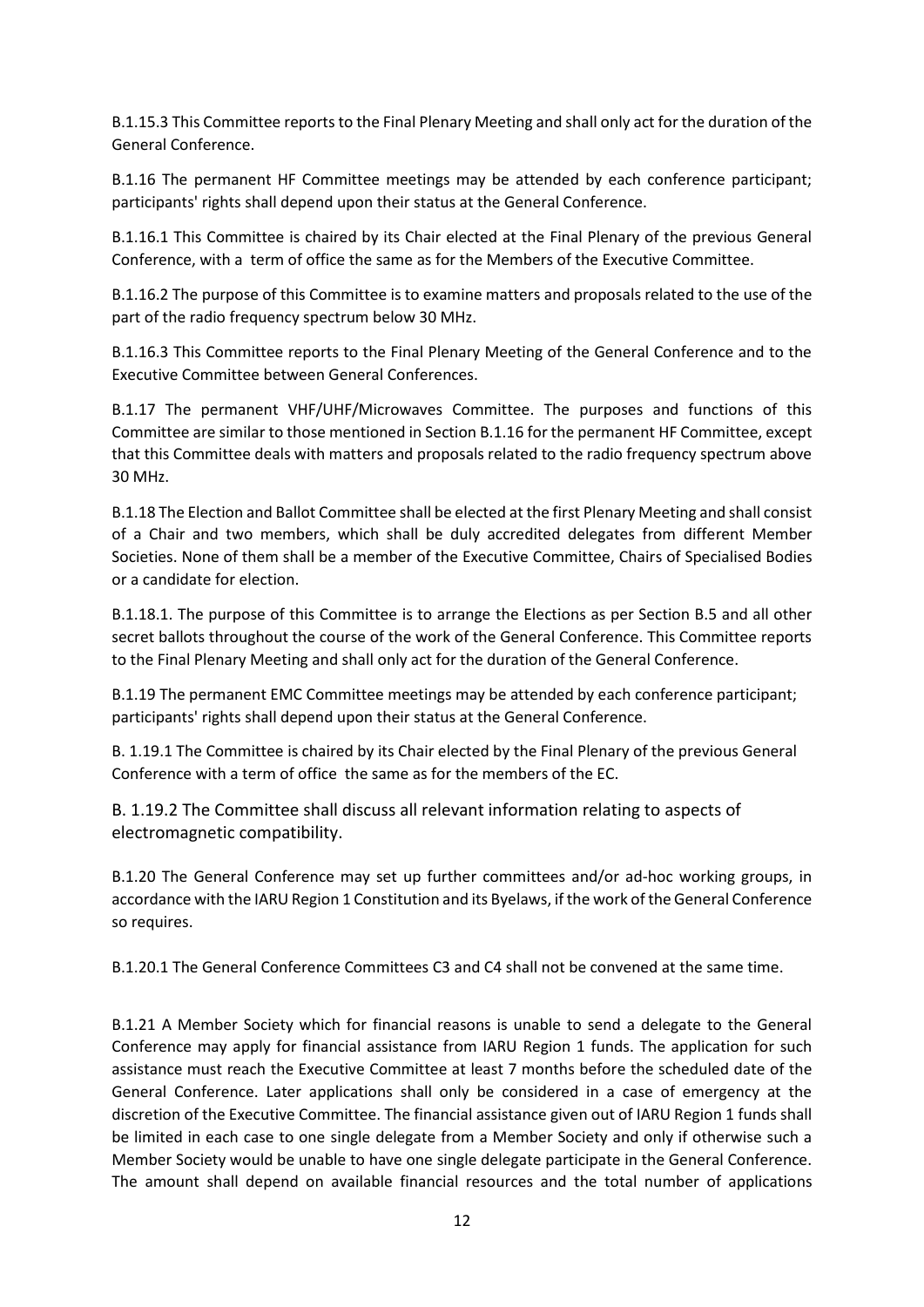received and shall be determined by the Executive Committee.

B.1.22 Minutes of the Final Plenary Meeting shall be distributed to the participants of the General Conference within 30 days after the date of closing the General Conference. Comments and/or corrections on the minutes shall reach the Conference Secretary not later than 60 days after the General Conference.

B.1.22.1 A Report of the General Conference, including all decisions, resolutions, recommendations and other information essential to reflect the course of the General Conference, should be distributed to all Member Societies and Conference participants within 120 days after the closing date of the General Conference.

B.1.23 At the request of at least two-thirds of the total number of the IARU Region 1 Member Societies or of the Executive Committee, an Extraordinary General Conference may be convened. Such a Conference shall have a limited range of interests and be for a special purpose only. This Extraordinary General Conference has its power limited to its purpose and is not entitled to change or suspend any part of the IARU Region 1 Constitution and its Byelaws.

# **Section B.2 - The Executive Committee**

B.2.1 All members of the Committee shall assume specific tasks and responsibilities. Each member shall be prepared to report on those responsibilities, to propose relevant actions and to take part in implementing them. In connection with these responsibilities, the member of the Executive Committee shall be kept informed by the IARU Region 1 Office on all events and actions. Before any action on the relevant subject is taken, the Executive Committee member concerned shall be consulted.

B.2.2. The President convenes Meetings of the Executive Committee. Their dates should be published well in advance to give IARU bodies and officers the opportunity to present their papers to be considered by the Meeting.

B.2.3 The President is entitled to convene a special Meeting at short notice, but in any case, not less than three weeks, if extraordinary circumstances so require.

B.2.4 Decisions at Executive Committee Meetings shall be on the basis of general consensus. However, if at least two members wish a vote to be taken, open or secret, decisions will be by a simple majority of votes. In the case of a tie, the proposal or amendment is considered rejected.

B.2.5 Between meetings decisions preferably will be taken by electronic means, i.e. telephone, telefax or electronic mail.

B.2.6 Expenses incurred in connection with activities of the Executive Committee, as described in the IARU Region 1 Constitution and its Byelaws are charged to IARU Region 1 funds, according to Article 6 of the Constitution.

B.2.7 Members of the Executive Committee and those persons from IARU Region 1 who are invited for official reasons to attend meetings of the Executive Committee, shall be entitled to claim all reasonable out-of-pocket expenses, including the cost of economy air fare.

B.2.8 Reimbursement of expenses, of persons, non-members of the Executive Committee, who for official reasons and at the request of either the IARU or IARU Region 1 are attending meetings, conferences or study groups of international organisations, will be on the same basis as those mentioned in B.2.7, unless specific provisions have been agreed upon.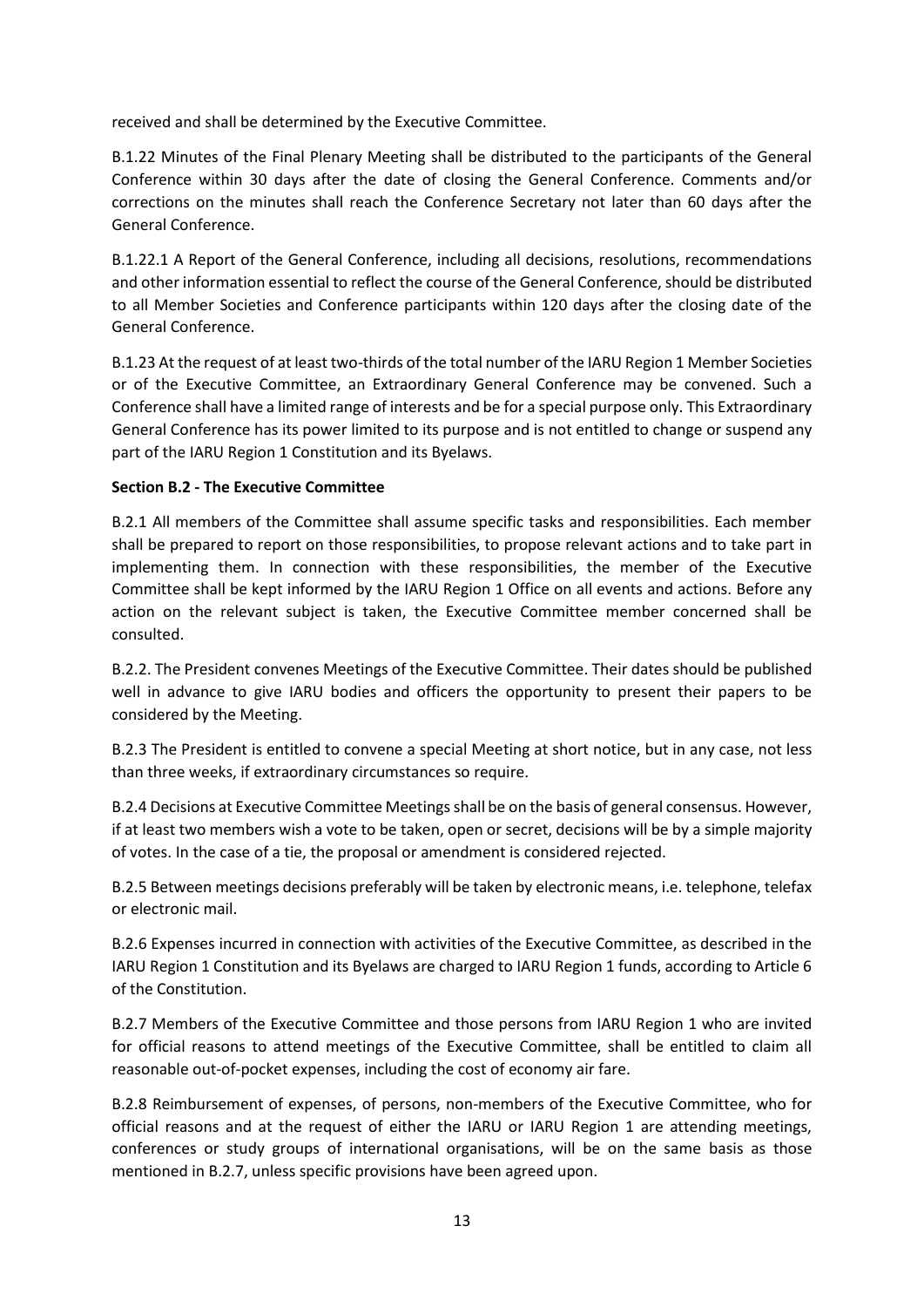B.2.9 The Executive Committee may adopt procedures governing its internal activities in addition to those specified herein.

# **Section B.3 - Specialised Bodies**

B.3.1 The IARU Region 1 may set up specialised bodies to act in an advisory capacity, with the aims of:

- B.3.1.1 exchanging experience related to their subjects;
- B.3.1.2 processing specialised materials and answering questions received from other IARU bodies;
- B.3.1.3 providing specialised consultation
- B.3.1.4 submitting specialised opinions, proposals and recommendations;
- B.3.1.5 participating in the organisation of IARU specialised events;

B.3.1.6 - undertaking specialised actions on behalf of Region 1.

B.3.2 - The specialised bodies may make proposals and recommendations, which have to be approved by a General Conference or by the Executive Committee in between General Conferences. Depending on the subject, these Proposals or Recommendations may have to be ratified subsequently by the General Conference.

B.3.3 These specialised bodies are formed as:

B.3.3.1 - Committees and their respective sub-committees;

B.3.3.2 - Working Groups and their respective sub-groups;

B.3.3.3 - one-person specialised coordinators, who for most purposes are considered to be equal to working groups.

B.3.4 These specialised bodies can be:

B.3.4.1 - short-term (e.g. Conference Committees, ad-hoc Working Groups etc.) or

B.3.4.2 - long-term (permanent).

B.3.5 The short-term bodies are those which act entirely within the duration of the event for which they have been formed, e.g. conference committees and ad-hoc groups, or those whose term is determined for a period of time expiring before the next Conference.

B.3.6 The short-term committees may be formed only by the General Conference. Their tasks are determined by and they report to the Plenary Meeting of the General Conference. They may, if necessary, set up their own sub-committees and ad-hoc working groups, the existence of which cannot exceed the duration of their principal body.

B.3.7 The Chairs, who are elected by the General Conference, direct the work of the short-term Committees.

B.3.8 The ad-hoc Working Groups may be called upon either by General Conference, or by any other body holding a meeting, aiming to consider a specific problem. Their tasks are determined by the body, which calls upon them. The ad-hoc group reports to the body by which it has been appointed.

B.3.9 The Chairs appointed by the principal body conduct the work of the small ad-hoc groups.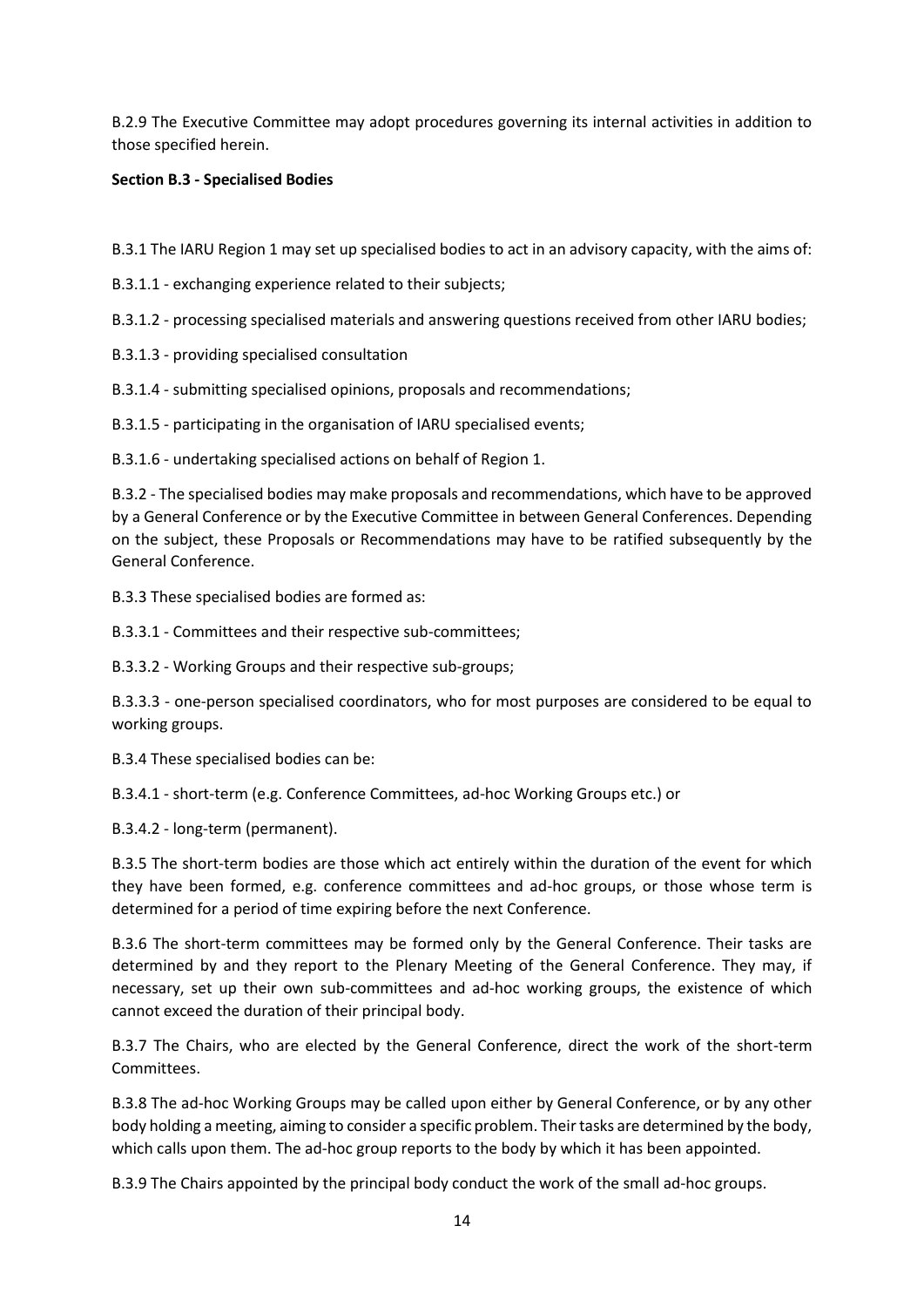B.3.10 The long-term specialised bodies are those whose term is not determined and which are intended to act between the General Conferences. These bodies are termed "permanent".

B.3.11 The permanent bodies can be set up only by the General Conference on a proposal made by a Member Society or by the Executive Committee. Such a proposal shall be accompanied by the opinion of the Executive Committee and, if necessary and applicable, by opinions of other already existing specialised bodies, interested in the subject.

B.3.12 The General Conference determines the Terms of Reference of the permanent specialised bodies. In exceptional cases, the Executive Committee may temporarily extend or restrict terms of reference of these bodies.

B.3.13.1 There are five permanent committees, which are acting in an advisory capacity with the aim of considering policies and coordinating activities in the relevant parts of the radio frequency spectrum. They may set up sub-committees if necessary. The Chair or Convenor of such a subcommittee, elected out of the participants on the main committee, reports to the Chair of the relevant main Committee and is entitled to claim reasonable out-of-pocket expenses only as per paragraph B.3.28.

The permanent HF Committee (C4) deals with matters relating to frequencies below 30 MHz;

The permanent VHF/UHF/Microwaves Committee (C5) deals with matters relating to frequencies above 30 MHz.

The permanent EMC Committee (C7) deals with matters relating to electromagnetic compatibility issues.

B.3.13.2 There is a permanent Spectrum and Regulatory Liaison Committee (SRLC) consisting of members of the Executive Committee (EC) and Region 1 experts .

The SRLC deals with the coordination of the Region 1 relations with non-amateur entities (international organisations e.g. ITU, and Regional Telecommunications Organisations) on matters of importance to the interests of the Amateur Services (e.g. spectrum organisation, licensing, etc.) and with the delegation of Region 1 experts to meetings/conferences of these entities.

B.3.13.3 There is a permanent Political Relations Committee (PRC) consisting of members of the Executive Committee (EC) and Region 1 experts .

The PRC deals with relations with political and governmental entities and related matters.

B.3.14 All IARU Region 1 Member Societies are entitled to participate in the work of the permanent committees.

B.3.15 The permanent working groups are formed according to needs. They are acting in an advisory capacity with the aim of coordinating and providing leadership of particular activities of the Amateur Service and Amateur Satellite Service.

B.3.16 The permanent Working Groups consist of persons appointed by the Member Societies interested in the relevant activity.

B.3.17 The permanent Committees and working groups serve in their relevant capacity at the General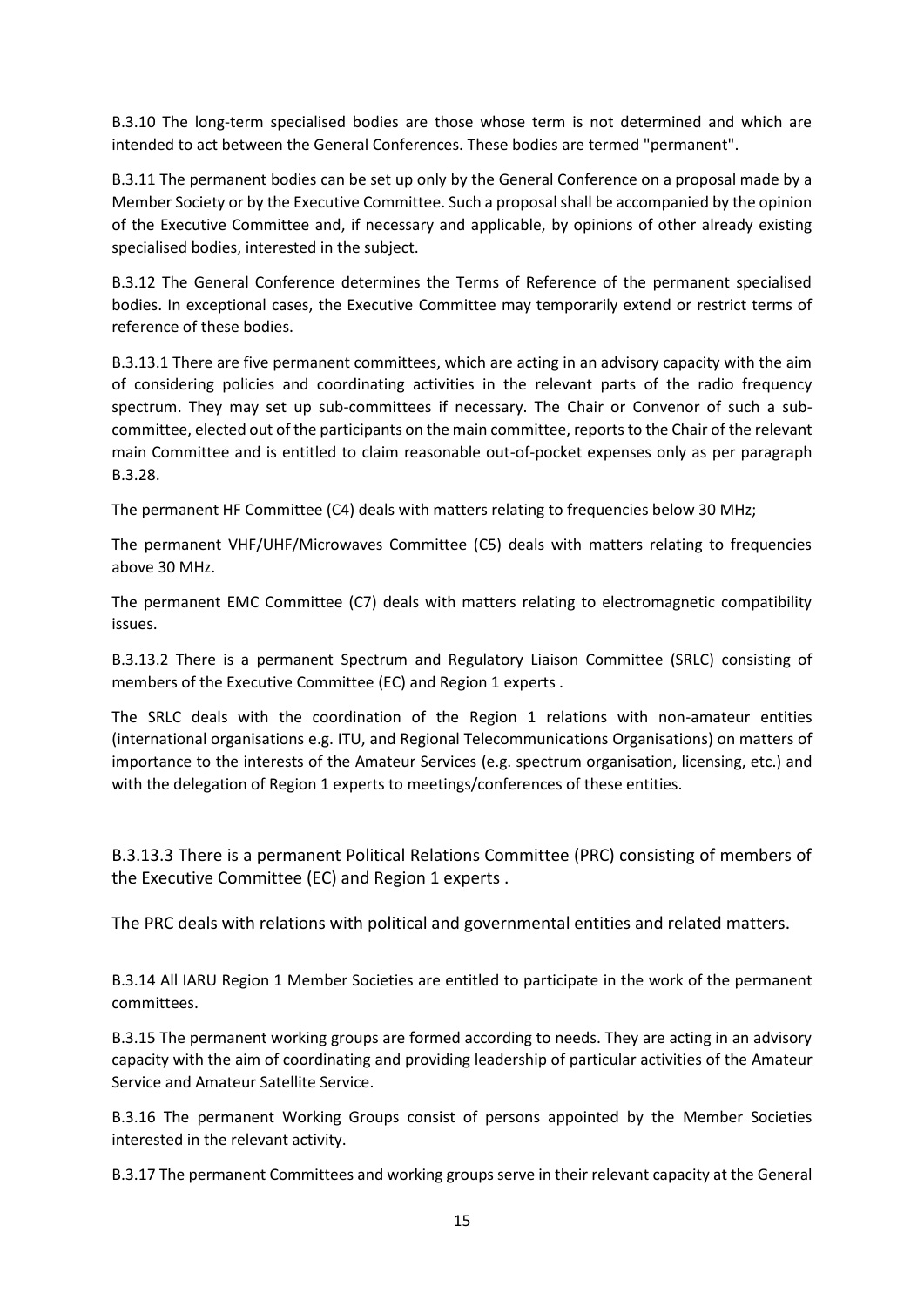Conferences.

B.3.18 Their Chairs direct the work of the permanent specialised working bodies.

B.3.19.1 Chairs of the permanent bodies are appointed by the General Conference, on proposals coming from the respective and already existing bodies and/or from the Member Societies.

B3.19.2 A Vice-Chair or a Vice-Co-ordinator should be appointed to each Working Group or Committee. Vice-Chairs are appointed by the respective Working Group or Committee. Vice Coordinators are appointed by the Co-ordinator.

B.3.20 The term of office of the Chairs of the permanent bodies is the same as that of the members of the Executive Committee.

B.3.21 A permanent working body should process questions and matters in the shortest possible time and inform interested parties about its opinion.

B.3.22 The Chair of a permanent body shall report to the General Conferences and annually to the Executive Committee. The report should contain the future plan for at least one year.

B.3.23 Permanent specialised bodies may hold their working meetings not more often than once a year; in the year when the General Conference is held the meetings are to be held within the framework of the General Conference and additionally another may be held at another time, subject to the costs of such meeting being within the budget of the relevant Working Group.

B.3.23.1 Decisions taken at such meetings held between Conferences, which obtain a two-thirds majority of the Member Societies at such meetings represented, will become interim IARU Region 1 policy only after approval by the Executive Committee. They must be presented to the subsequent General Conference for ratification.

B.3.24 The Chair must obtain agreement of the majority of the Member Societies of the permanent body represented at the meeting as to the venue and time of a planned meeting and the approval of the Executive Committee.

B.3.25 The Chair of the permanent specialised body must present to the Executive Committee for approval a budget related to the planned meeting. IARU Region 1 meets expenses of these meetings only in relation to renting of the meeting rooms and travel, plus food and accommodation for the Chair of the permanent body. Expenses of the members of the permanent body are met by their own Member Societies.

B.3.26 For some meetings of the permanent specialised bodies the Executive Committee may provide recording and/or secretarial assistance.

B.3.27 For some meetings of the permanent bodies the Executive Committee may send its member or members for the purpose of liaison and advice.

B.3.28 The Executive Committee budgets for the yearly limit of expenses of the Chairs of the permanent body or Coordinators. The Treasurer reimburses verified expenses each year. This provision applies only to expenses directly related to postage, stationery, telecommunications, etc.

B.3.29 If the Chair of a permanent working body or a Coordinator is participating in the General Conference in that capacity at the expense of the IARU Region 1, that person cannot simultaneously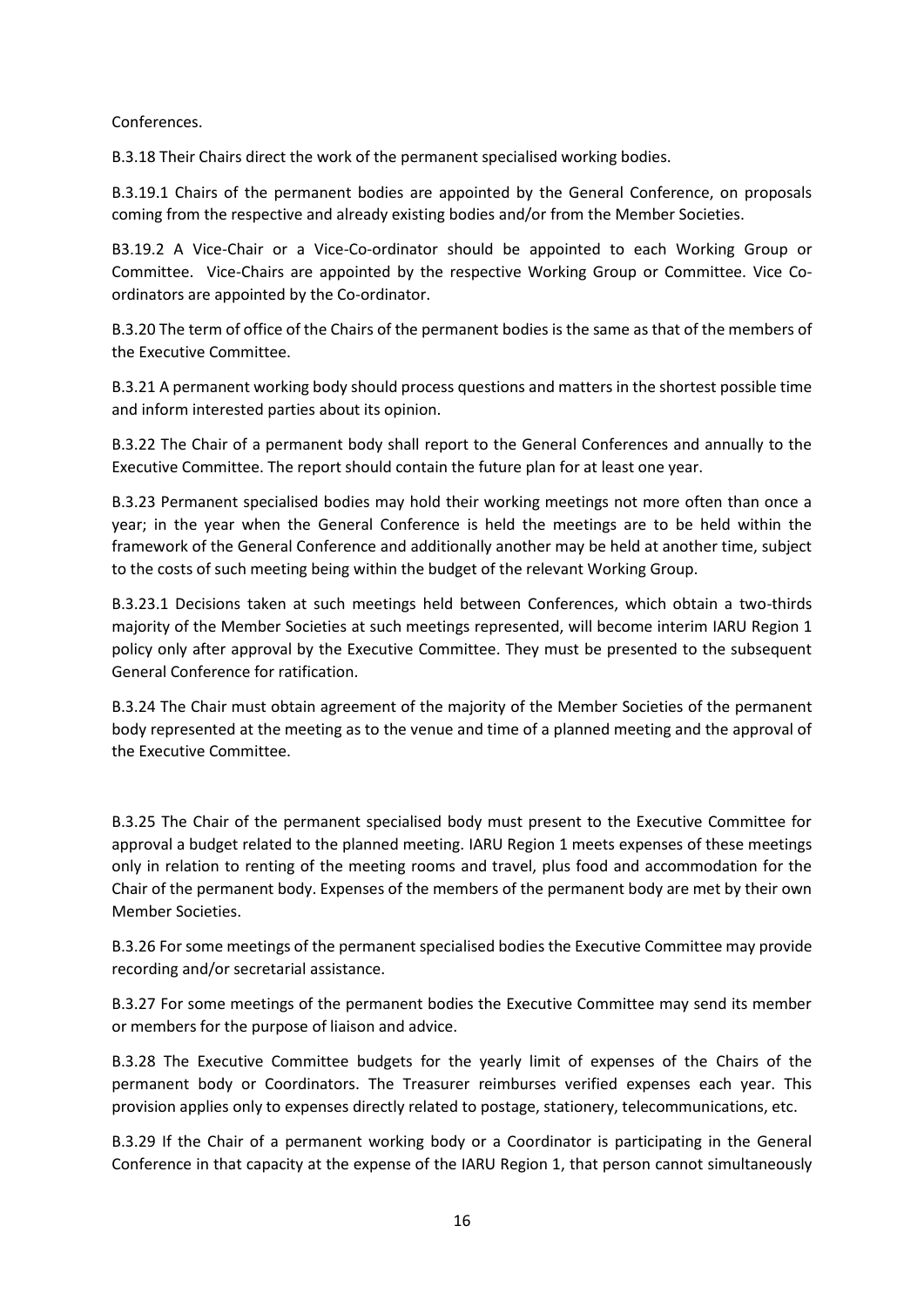act as a delegate of the Member Society.

# **Section B.4 - Voting Procedures**

B.4.1 For a valid vote to be taken at any IARU Region 1 General Conference or a meeting of a specialised body, more than half of the delegations accredited to the particular General Conference or meeting must be present, constituting the quorum, unless other provisions of these Byelaws state otherwise.

B.4.2 Each Member Society has one vote at General Conference and specialised bodies meetings. Only duly authorised delegates, present in person, shall do the voting.

B.4.2.1 If a delegate cannot attend a meeting of Committees and Working Groups being held simultaneously, the delegate's Member Society may nominate another delegate from the same delegation, or may upgrade the status of its official observers, as a replacement.

B.4.3 Delegations, which cannot attend a meeting of Committees and Working Groups being held simultaneously, may authorise delegations of other Member Societies to speak and vote on their behalf at such meetings. The appropriate authorization shall be established in writing and duly signed by the head of the issuing delegation and handed over to the Chair of the meeting before its beginning.

B.4.4 Member Societies may appoint another Member Society, to vote by proxy on their behalf at General Conferences only.

B.4.5 No Member Society may hold more than one proxy vote.

B.4.6 Member Societies who wish to appoint another Member Society to vote by proxy on their behalf must notify the Secretary at least 24 hours before the opening of the General Conference, which Member Society has been appointed as proxy holder.

B.4.7 Member Societies intending to send a delegation to the General Conference and having submitted the name(s) of their delegate(s), but due to circumstances beyond their control, are after all unable to send a delegation, may request another Member Society to accept their proxy.

B.4.7.1 The proxy as indicated in B.4.7. must be made known to the Conference Secretariat before the First Plenary meeting.

B.4.8 Member Societies leaving the General Conference before the beginning of the Final Plenary session may appoint another Member Society to vote on their behalf. This procedure shall not apply to the proxy they may hold. The appropriate authorisation shall be established in writing and duly signed by the head of the issuing delegation and handed over to the Chair of the Plenary before its beginning.

B.4.8.1 However they may give to the Secretary their completed voting paper for the election of the IARU Region 1 Executive Committee to be delivered to the Chair of the EBC at the appropriate time. This procedure applies also to the proxy they may hold.

B.4.8.2 As far as the election of the IARU Region 1 Executive Committee is concerned, Member Societies leaving the General Conference before the beginning of the Final Plenary session cannot appoint another member Society to vote on their behalf or use the proxy they may hold.

B.4.9 The delegation of a Member Society acting as proxy must hold a "Letter of Appointment" signed by an officer of the Member Society concerned. Provided that the letter and its signatures can be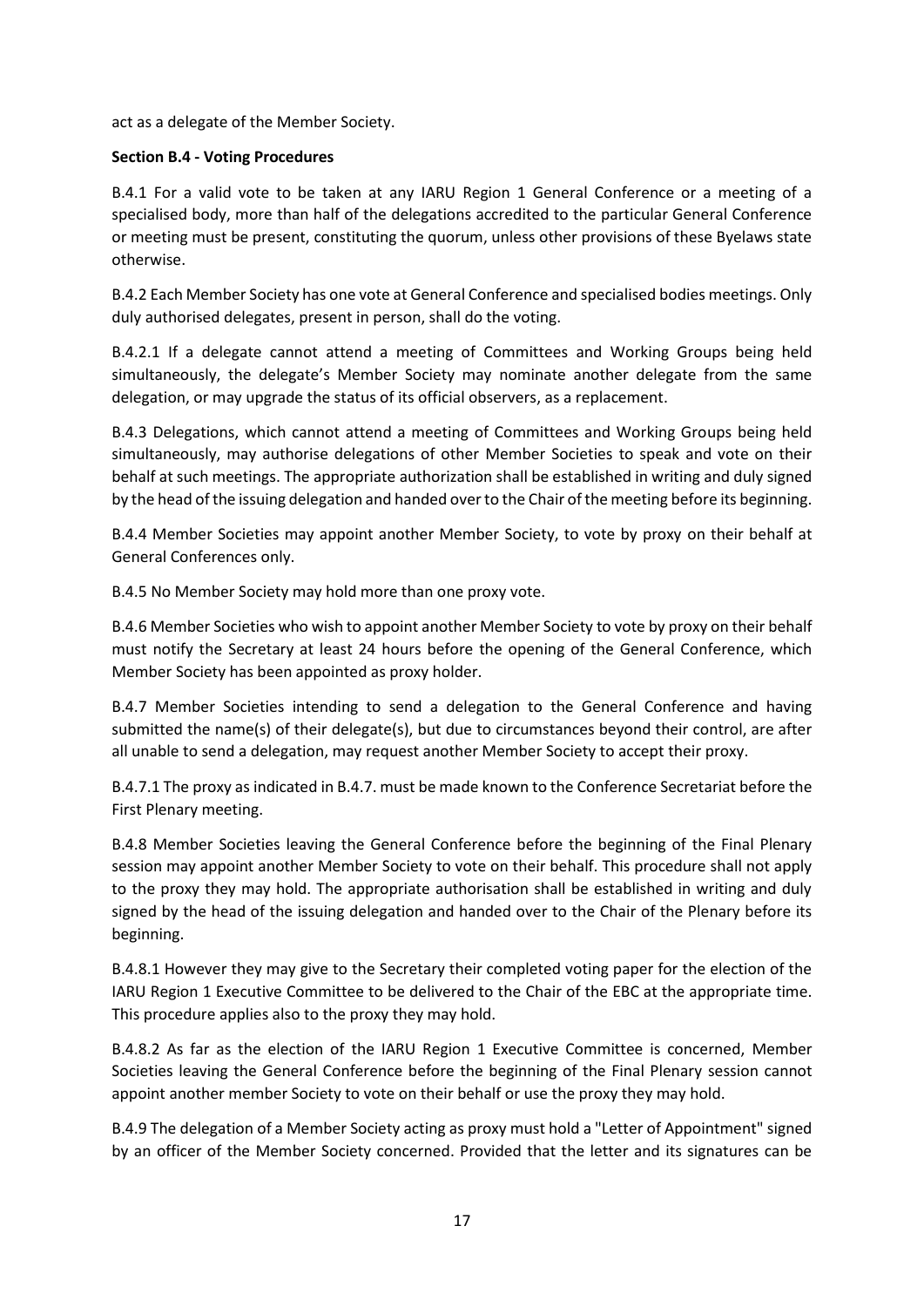clearly identified and verified by the Secretary, electronic scan and transmission of this letter is acceptable.

B.4.10 For the purpose of voting:

B.4.10.1 - a simple majority shall consist of more than half of the Member Societies voting. Member Societies abstaining shall not be taken into account;

B.4.10.2 - a qualified majority shall consist of more than two thirds of the voting Member Societies;

B.4.10.3 - in case of a tie, a proposal or amendment shall be considered as lost;

B.4.10.4 - when the number of abstentions exceeds half of the number of votes cast (for and against plus abstentions), the matter under discussion shall be put on the table for further consideration at a future meeting, at which time abstentions shall not be taken into account. If the meeting so wishes the proposal or amendment may be withdrawn by the author for rewording.

B.4.11 Decisions taken at General Conferences shall be by a simple majority of votes except that decisions regarding financial matters shall require a two-thirds majority and voting for Executive Committee appointments shall be based on the numbers of votes cast for each candidate.

B.4.12 According to Article A.2.3 voting shall be compulsory whenever so stated, or at General Conferences and Meetings of permanent specialised bodies when at least two Member Societies request a vote to be taken.

B.4.13 Voting shall take place in one of the following ways:

B.4.13.1 - in between General Conferences or Meetings of Specialised Bodies: by postal vote (or email or letter or telefax);

B.4.13.2 - at General Conferences or Meetings of specialised bodies:

(a) by show of hands, as a usual way (ordinary open ballot), unless stated otherwise in these Byelaws or requested to be done otherwise by one Member Society and seconded by another Member Society.

(b) by roll-call in alphabetical order of the English names of Member Societies is so requested by at least two Member Societies

(c) by secret ballot and if so requested by at least ten Member Societies.

(d) in the case of a VGC, by secure electronic means

B.4.13.3 Requests for any form of ballot at an in-person conference other than (a) must be made before the ballot starts. If there is sufficient support for another form of ballot, requests for a secret ballot take priority over requests for a roll call and those in turn over an ordinary open ballot.

B.4.13.4 Postal voting shall be acceptable only when the General Conference or the Executive Committee considers it necessary to settle a specific matter.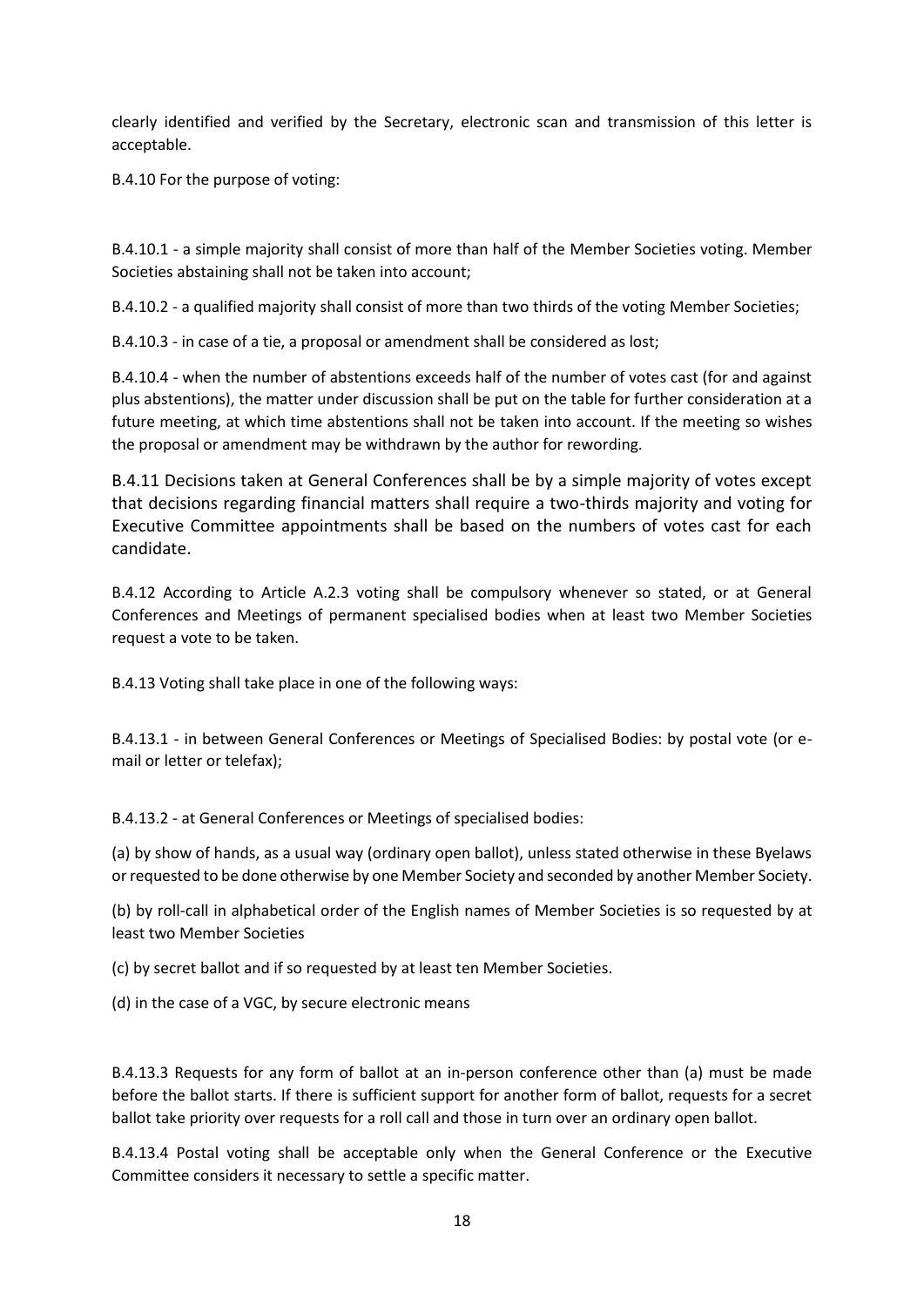B.4.14 Voting over an amendment takes priority over voting over the proposal itself.

B.4.14.1 If there are two or more proposals on the same matter they shall be put to the vote in the order in which they were presented unless the meeting decides otherwise. After each vote, the meeting shall decide whether the remaining proposals shall be voted on.

B.14.2 Once a valid vote has been taken on any matter at a meeting of any IARU Region 1 body, the proposal or amendment cannot be put to a vote again at the same meeting, irrespective of the voting procedure chosen.

# **Section B.5 - Rules for the Election of the Executive Committee**

In the case of an in-person General Conference, the provisions of Section B.5 will apply. Should a Virtual General Conference be held, then the provisions of section B.5 shall be replaced by Annex 2 Section 2.

# **TABLE 2 - TIMETABLE FOR THE ELECTION OF THE EC**

Candidates for election to the EC and to chair the five permanent Committees (HF, VHF/UHF/Microwave, EMC, PRC and SRLC) should be notified to General Conference delegates by way of a Conference paper, distributed two months prior to the Conference and including a CV of each candidate and the name of the proposing Society.

In the case of candidates for the post of Treasurer, the recommending Society or group of Societies must also certify that the candidate has the required qualifications for the post.

Notwithstanding that details of candidates shall be nominated in advance by Member Societies, where the number of candidates nominated in that way is less than the number of vacancies and at the discretion of Conference, candidates for appointment to the EC and as Chairs of the permanent committees may be nominated during the Conference.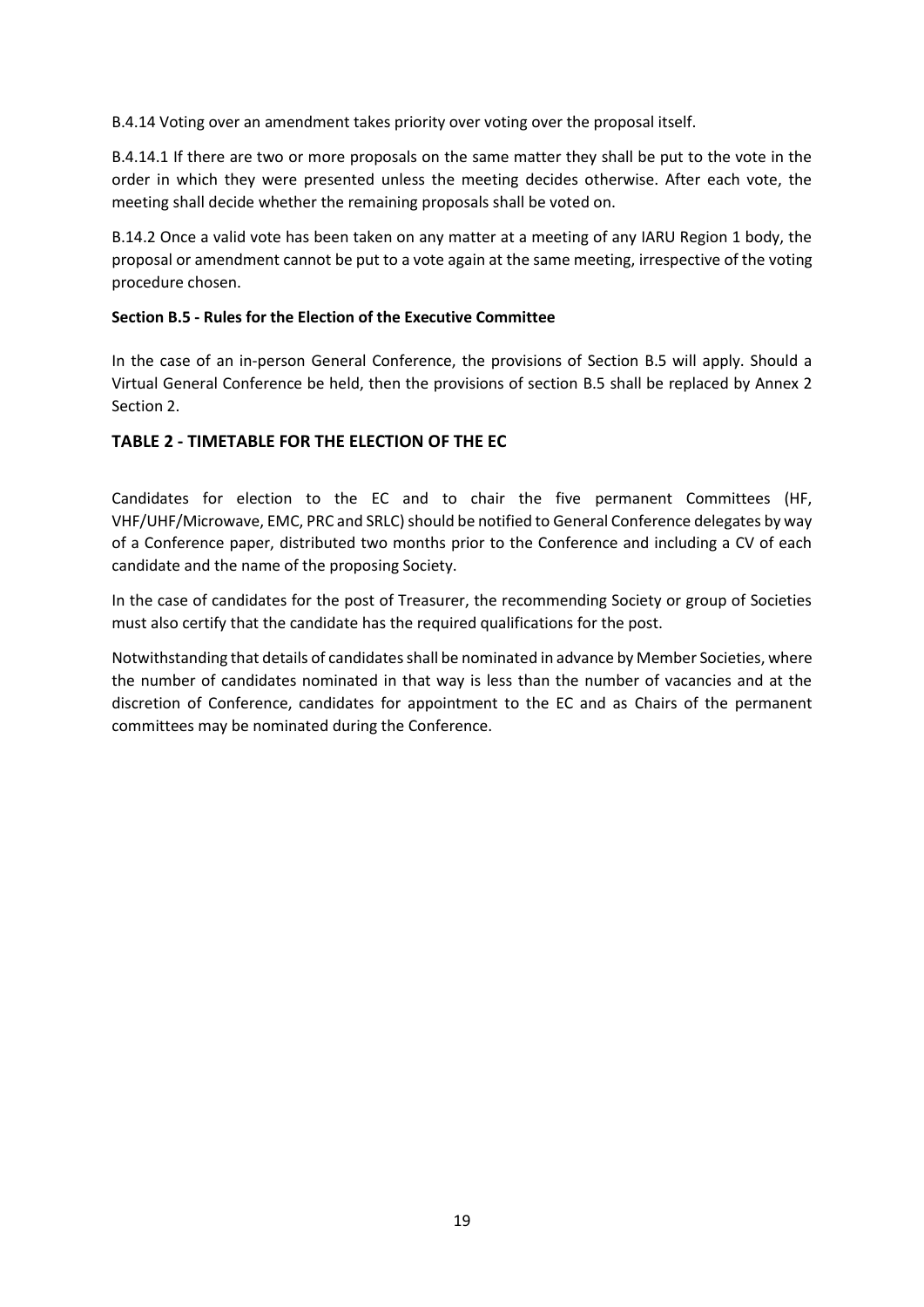| Day and time                        | Procedure                            | Action by                  |
|-------------------------------------|--------------------------------------|----------------------------|
| 2 <sup>nd</sup> Conference day, and | Distribution of nomination forms for | Secretariat                |
| with Conference agreement           | use in the case of the need for in-  |                            |
|                                     | conference nomination of EC and      |                            |
|                                     | permanent committee candidates       |                            |
|                                     | (see below 5.2)                      |                            |
| 3rd Conference day before           | Fully completed and signed           | Secretariat                |
| 18:00 hours                         | nomination forms and Curriculum      | Candidates(s)              |
|                                     | Vitae for all candidates to be       |                            |
|                                     | delivered to Secretariat             |                            |
| 4th Conference day (before          | Publication of list of candidates    | <b>Election Ballot</b>     |
| 09:00)                              | previously nominated by way of a     | Committee (EBC)            |
|                                     | Conference paper and any             | and Secretariat            |
|                                     | nominated during the Conference,     |                            |
|                                     | together with CV's.                  |                            |
| 4th Conference day                  | Preparation of the voting papers     | <b>EBC and Secretariat</b> |
| 4th conference day                  | Collecting of voting forms from      | Heads of                   |
| between 18:00 - 19:00               | Secretariat                          | Delegations                |
| Final Conference day (Final         | Collecting of voting forms from the  | <b>EBC</b>                 |
| Plenary)                            | Heads of Delegations by roll call;   |                            |
|                                     | counting of votes; announcement of   |                            |
|                                     | results.                             |                            |

Note - The first Conference day is, as per B.1.10.1, the day on which the First Plenary (opening) Meeting is held.

B.5.1 The Executive Committee is elected at the Final Plenary Meeting of the General Conference. The Election and Ballot Committee, hereinafter called the "EBC," conducts the procedures of election.

B.5.1.1 - The members of the Executive Committee shall be licensed radio amateurs and from different Member Societies.

B.5.2 Normally, candidates for election to the EC and permanent committee Chairs are nominated at least 10 weeks prior to the General Conference. When there are insufficient nominations, and with Conference agreement, further nominations may be sought during the Conference. In such case, on the second day of the General Conference the Secretariat shall send to each Head of Delegation the single standard form on which such additional nominations for the Executive Committee and Permanent Committee Chairs are to be made.

B.5.3 The Nomination Form (which will also be used for the normal process of nomination in advance) will include:

B.5.3.1 - the nominee's name, call sign and the name of the nominating Member Society;

B.5.3.2 - the nominee's signature, indicating willingness to stand;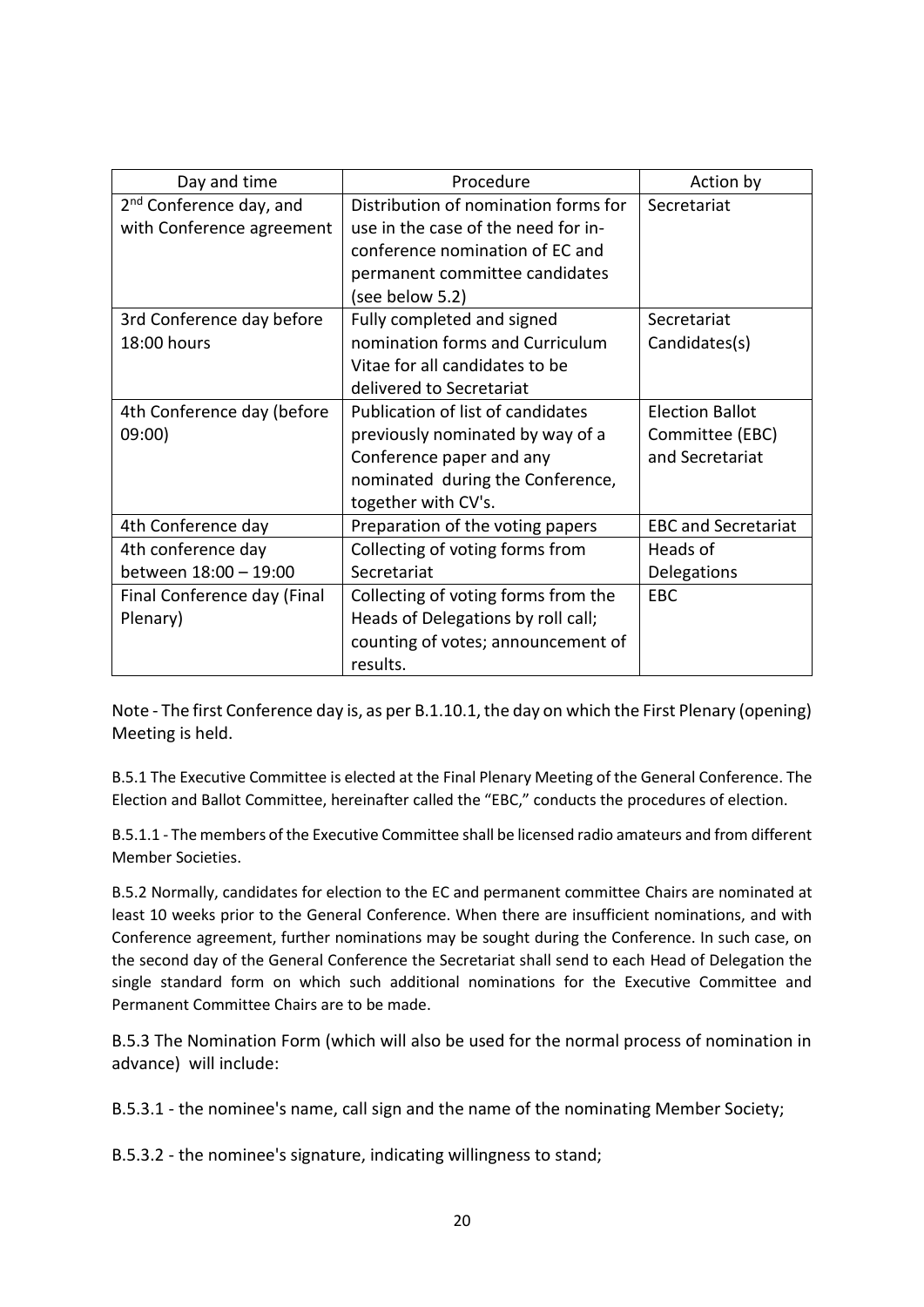B.5.3.3 - the office the nominee is being nominated for; if this is for any of the four officer appointments (President, Vice-President, Secretary or Treasurer), the form shall indicate whether the candidate is willing to be a candidate for office as an ordinary EC member should the candidate not be successful in being elected to the relevant officer post

B.5.3.4 - the signature and call sign of the Proposer, who must be a Head of Delegation; the Proposer must not be the nominee;

B.5.3.5 - the signature and call sign of the Seconder, who must be a Head of Delegation; the Seconder must not be the nominee;

B.5.3.6 - the signature and call sign of the nominees Head of Delegation, or a written statement from the nominees Member Society.

B.5.3.7 - in the case of nominations for Treasurer, a statement from the nominating Society or Societies that the candidate has the necessary qualifications for the post

B.5.4 Candidates standing for election for the Executive Committee shall meet the requirements set out in Article A.4.14 of the Constitution.

B.5.5 No later than 18:00 on the third day of the Conference, each candidate who agrees to accept nomination shall fill in and deliver to the Secretariat the form containing: full name, amateur radio call sign, permanent address and "curriculum vitae" (CV), which should include particulars of his/her amateur radio and relevant professional activities. This "curriculum vitae" must not exceed 400 words in length and if longer it will be stopped at the 400th word, (it will not be abridged).

B.5.6 On the fourth day of the General Conference the EBC shall publish the final list of candidates together with the form containing their "curriculum vitae." The EBC shall prepare voting papers in a number equal to the number of Member Societies participating in the General Conference plus the approved proxies. The voting papers shall contain names and call signs of candidates who accepted nominations for any particular capacity.

If, under 5.3.3 above, any candidate has indicated willingness to stand for ordinary EC vacancies, the following procedure shall be followed: The EBC shall prepare two voting papers for each voting Society (including proxies). The first voting paper shall contain all candidates for the four officer appointments (President, Vice-President, Secretary and Treasurer). The second paper shall contain all the candidates for the other EC vacancies, as well as those from the first list that have given notice that they are candidates for office as ordinary members of the EC. Two envelopes shall be distributed to each Society and for each approved proxy.

If no person is a candidate for more than one EC office, only one voting form shall be prepared.

These uniform voting forms in identical envelopes are to be collected from the Conference Secretariat by each Head of Delegation in accordance with the Timetable in Table 2

B 5.7 At the Final Plenary, first the voting for the four EC officer appointments (President, Vice-President, Secretary and Treasurer) shall take place. The first voting paper shall then be collected as set out in paragraph B 5.10. After the result of this election for these four offices has been announced, the second voting paper shall be filled in. Before this vote, the names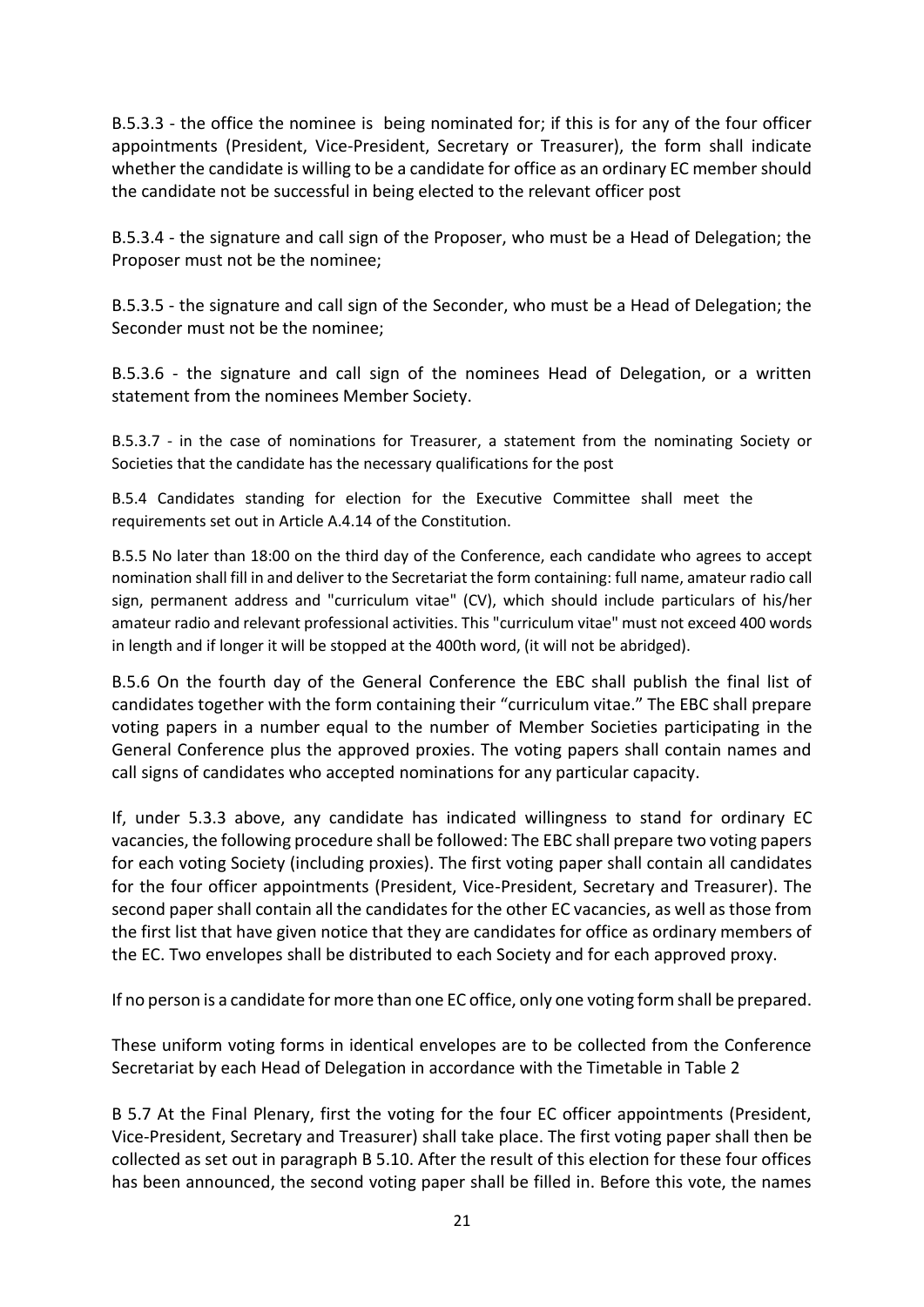of any candidates successful in the first ballot shall be deleted from the second voting paper. The completed voting papers shall be collected as set out in B 5.10

B.5.8 The voting is done by placing the "X" mark against the name of the chosen candidate.

B.5.9 For each vote, the voting paper is taken as invalid if:

B.5.9.1 - there are more candidates chosen for election than there are seats available

B.5.9.2 - it is signed or marked so that its source can be identified;

B.5.9.3 - it contains names of persons not officially standing as candidates.

B.5.10 During the Final Plenary meeting, the EBC shall first collect all voting papers for the four officer vacancies. After the result from the first vote is announced, the EBC shall collect the second voting paper. On each occasion, the votes are received from each delegation and for each proxy, in envelopes from the Heads of Delegations

B.5.10.1 After each of the two collections of voting papers, the EBC will count the votes in a separate room and shall announce the results immediately after.

B.5.11 If an equal number of votes is cast for two or more candidates and this equality results in an inability to determine who should comprise the elected candidates, then there shall be a fresh ballot for these candidates.

B.5.12 Any serious objections regarding the ballot procedure should be immediately presented at the same Final Plenary Meeting as a motion of order, which must be supported by suitable evidence and seconded. If the meeting considers it justified, it elects two additional persons to the EBC and the ballot has to be repeated.

B.5.13 Once the ballot is finished and considered valid, the nomination and voting papers shall be destroyed by the EBC and this fact reported to the Meeting.

# **Section B.6 - Financial Rules**

B.6.1 The IARU Region 1 financial year shall be from the first day of January until the 31st day of December of every year.

B.6.2 IARU Region 1 accounts shall be maintained in one common convertible currency of good longterm stability. They shall be kept in a bank of good international reputation.

B.6.3 The long-term IARU Region 1 general budget shall be proposed by the Executive Committee and approved by the General Conference. The Executive Committee is entitled to specify and modify various items of budget according to needs.

B.6.4 The newly elected Executive Committee shall, within three months of its election, adopt its internal interim financial rules:

B.6.4.1 - how to account and to approve the money spent on travelling by the members of the Executive Committee, delegates to the Administrative Council and other IARU Region 1 officials,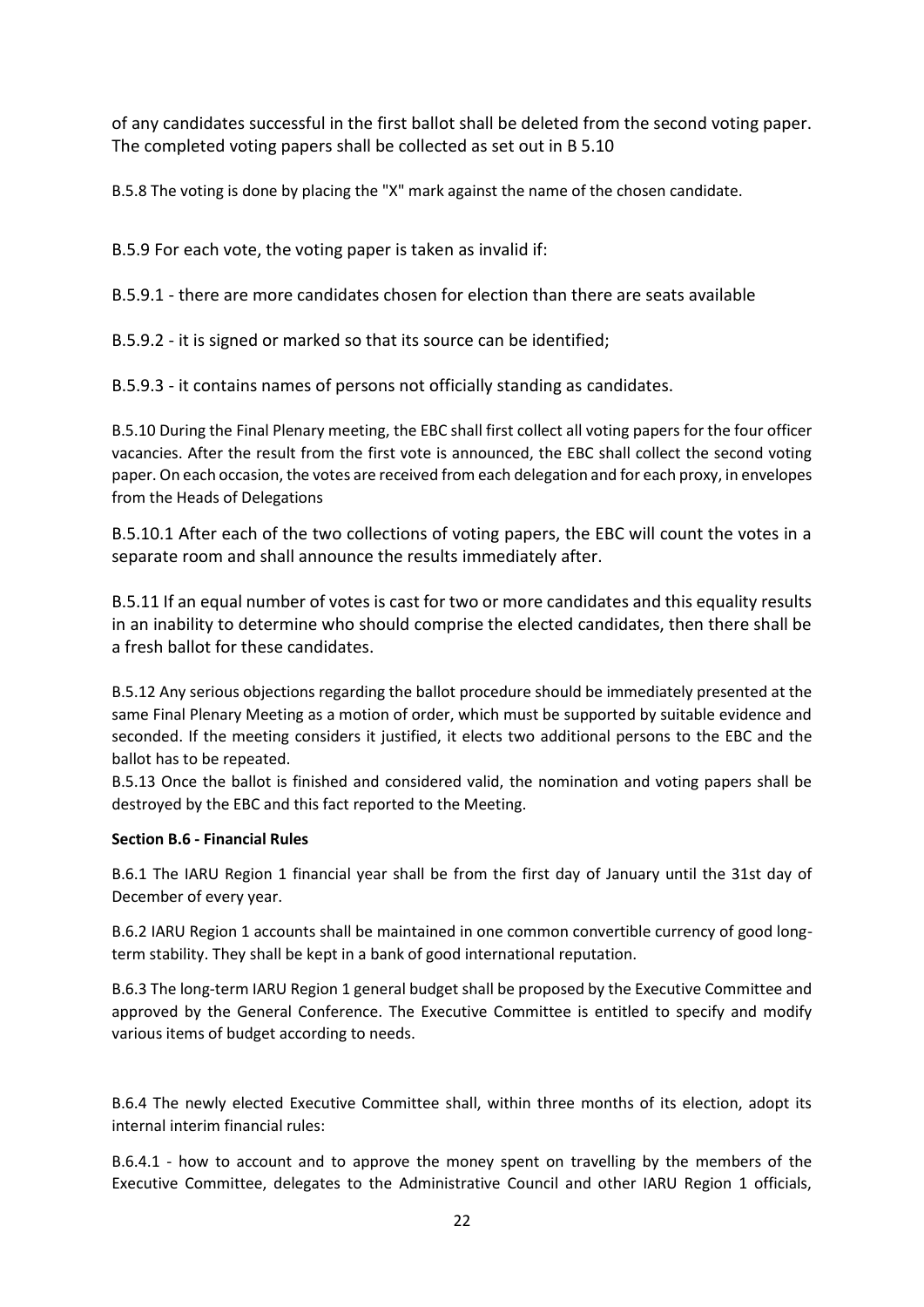representatives and delegates;

B.6.4.2 - how to account and how to approve the money spent to carry on operations of the IARU Region 1 Secretariat, including the office expenses of EC members and Chairs of the permanent bodies.

B.6.4.3 - how to decide on and to handle bank operations.

B.6.4.4 These internal rules are valid only for the term of office of this Executive Committee and they shall not at any point contravene the IARU Region 1 Constitution and its Byelaws.

B.6.5 All expenses from the IARU Region 1 funds shall be in accordance with the IARU Region 1 Constitution and its Byelaws.

B.6.6 The annual membership financial contributions shall be established by the General Conference, which may delegate part of this authority to the Executive Committee.

B.6.7 Membership financial contributions for the current year are invoiced by the Treasurer well in advance and shall be paid by each Member Society before the 30th June of each calendar year.

B.6.7.1 A Member Society that has failed to fulfil all its financial obligations before the start of the first meeting of the Credentials and Finance Committee (C2) at a General Conference, shall not be eligible to vote nor to appoint and hold proxies at that General Conference.

B.6.7.2 At other times when a ballot is being conducted, a Member Society that has not fulfilled all its financial obligations by the end of the month prior to the month in which a vote is initiated, shall not be eligible to vote in the ballot

B.6.8 Any Member Society not paying its financial contribution shall be reminded by the Treasurer. If the reminder is not successful and the Member Society has failed to pay its membership contributions for the total time amounting to two years or more, the Executive Committee will report that fact to the IARU Administrative Council for appropriate action.

B.6.9 On a duly justified application presented by a Member Society, payment of its financial contributions may be postponed by the Executive Committee for a period not exceeding two years.

B.6.10 IARU Region 1 accounts must be audited yearly by a qualified Auditor whose report shall be made available to all IARU Region 1 Member Societies.

### **Section B.7 - Miscellaneous Rules**

B.7.1 Member Societies shall appoint a member responsible for the IARU Region 1 matters, to be called "IARU Region 1 Liaison Officer."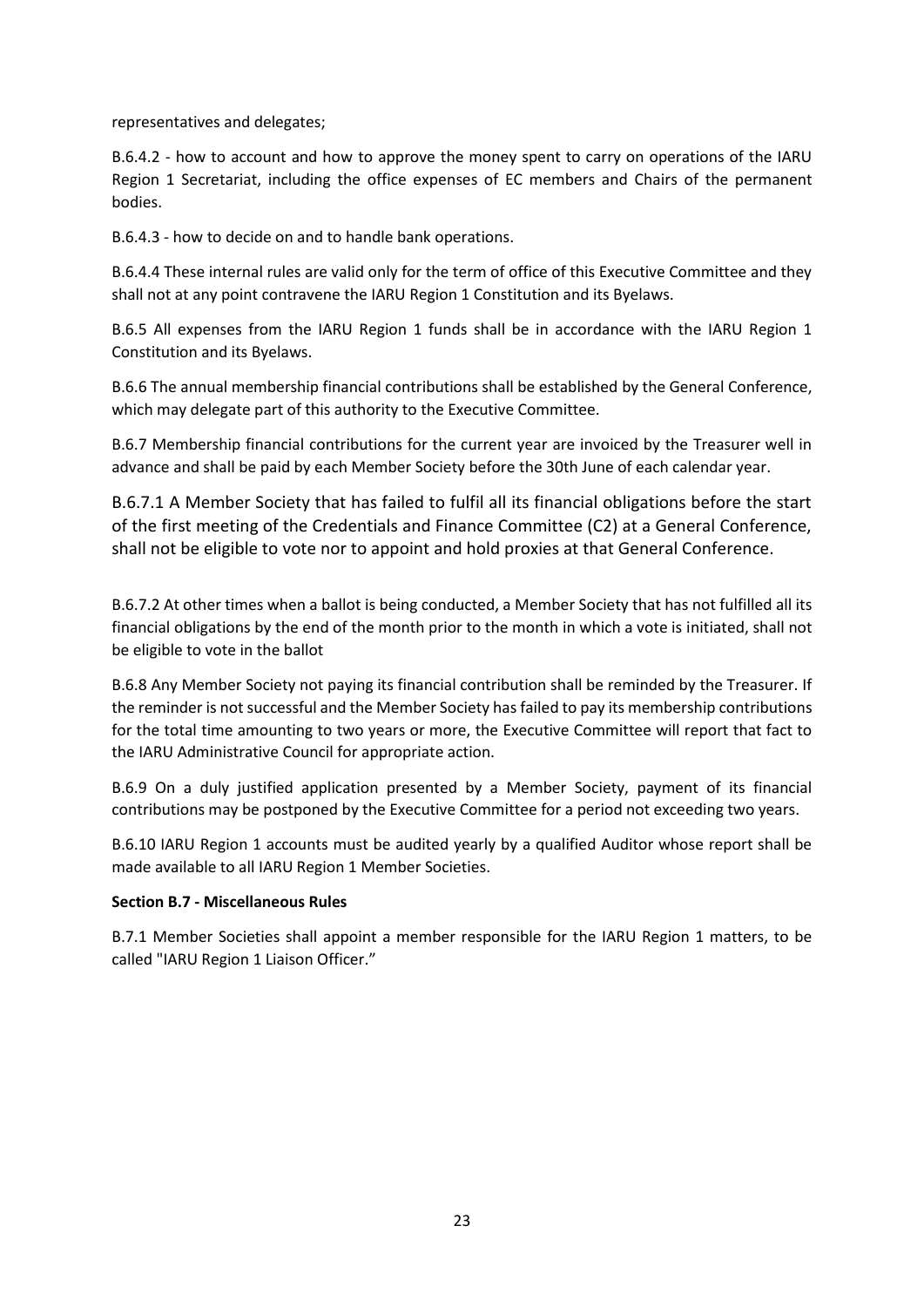# **Annex 1**

**Section 1**: Provisions for conduct of a Virtual General Conference (VGC)

1.1 An advance announcement about the VGC, including a call for papers must be distributed by the Executive Committee at least 12 months before the scheduled date of the VGC.

1.2. Successful conduct of a VGC relies on the support of Member Societies to enable all societies to have a voice. For technical reasons, therefore, only one representative of a Member Society can be on-line at any one time, although that person can be different for each of the working sessions of the Conference. The Secretariat must be notified by the Member Societies about the names of participants for each session not later than 3 months before the scheduled date of the VGC.

1.3 Delegates, Proxies and observers are accredited provisionally until their credentials have been confirmed (see Annex 1 1.13.2 (a))

1.4 The Member Societies, the Executive Committee, the Specialised Bodies, the Administrative Council, the International Secretariat and the other IARU Regions may submit documents for the work of the VGC.

1.4.1. Such documents should reach the Secretariat not later than 3 months prior to the scheduled date of the VGC. They shall be submitted by electronic mail. The Secretariat will confirm receipt to the sender.

1.4.2 No proposals generated after the 3 months deadline above may be accepted for the conference work, except in cases where the delay was caused by evident external circumstances and provided this proposal is of significant importance for the Amateur Service or the Amateur-Satellite Service. The Executive Committee will take the decision whether such papers will be accepted.

1.5 Only official papers and proposals for the work of the VGC shall be considered as conference documents and will be so numbered and included into the Agenda of the Conference. They must be written in English and bear the official signature of the Member Society or official IARU body sending in the document and the author may sign them. The paper should show its origin, subject and suggested processing route (e.g. which Committee).

1.6 Papers of a general informative nature, which do not contain proposals, may be distributed by their originators directly to the VGC participants, after informing the Conference Secretariat, who will provide an e-mail distribution list. They are not numbered and they do not appear on the official list of conference documents or on the Conference Agenda.

1.7 In case of dispute on the status of any paper presented to the VGC, the decision of the Plenary Meeting shall be final.

1.8. The Secretariat shall distribute the conference documents to all Member Societies, the Executive Committee and Chairmen or Coordinators of Specialised Bodies at least 10 weeks before the scheduled date of the VGC.

1.9 No new document containing proposals can be made once the VGC has been opened and the Agenda has been approved. However, originators may at any time amend or withdraw their own proposals and other participants may issue documents providing for amendments to the already presented official conference documents at any stage. Such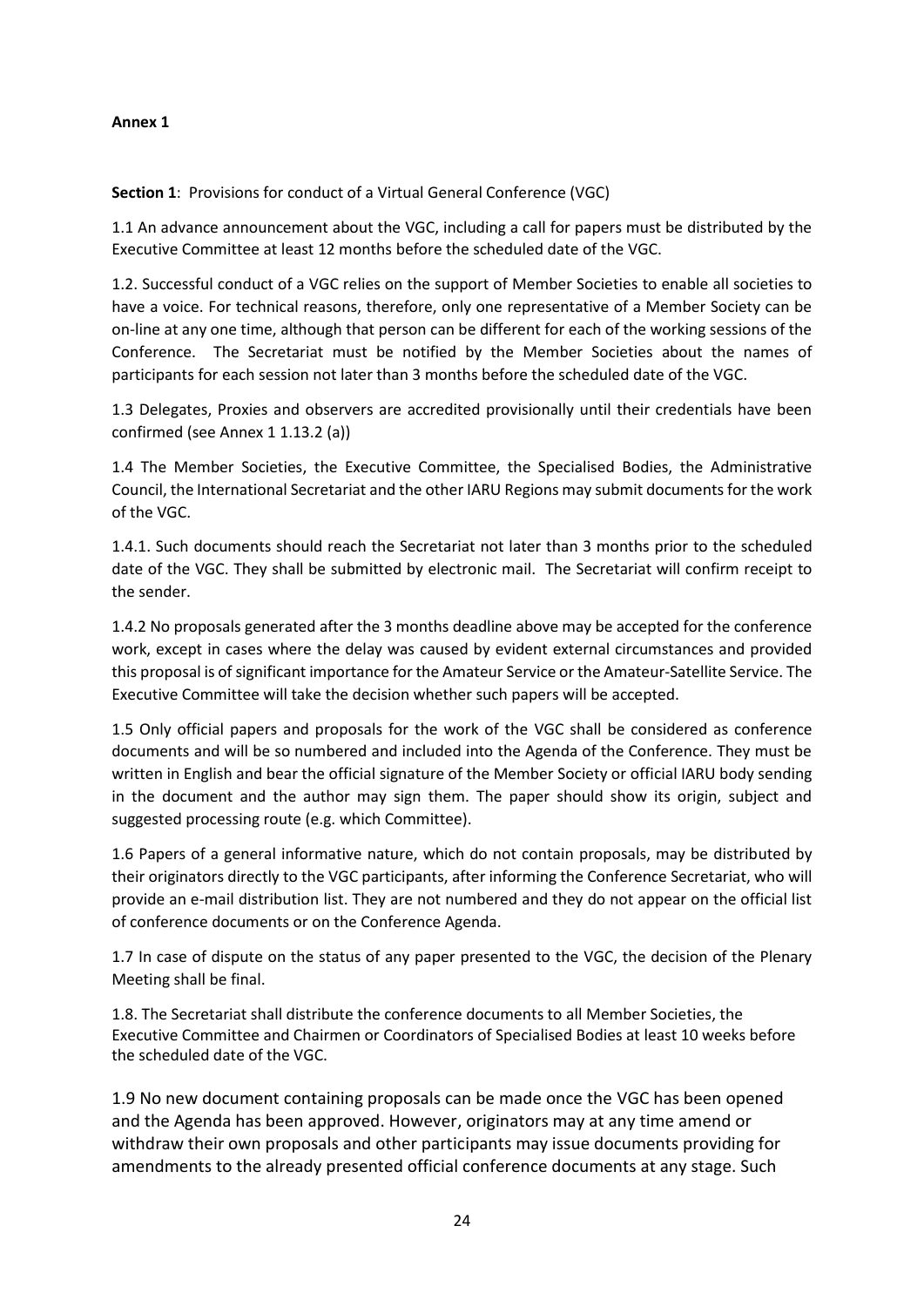documents must be written in English and delivered to the Conference Secretary as early as possible.

1.9.1 If the amendment to an existing document differs by such an extent to the original topic that it falls under another working body, it may be rejected, unless the Conference decides otherwise.

1.10 Plenary meetings are chaired by the Conference Chair.

1.10.1 An opening Plenary meeting shall approve the agenda, establish Conference Committees and other Specialised Bodies to elect their Chairs and/or Secretaries and to confirm the credentials of those registered;

1.10.1.1 Video/audio streaming may take place if appropriate, only for the Opening Plenary and on a time-delayed basis (A.3.2.8)

1.10.2 At the end of the VGC period – a final plenary. During the final plenary meeting, the VGC shall receive and consider the reports, recommendations and/or resolutions from the conference committees, to elect the Executive Committee and Chairs, Coordinators of Specialised Bodies working in between General Conferences and at the following General Conference; to decide upon the venue for the next General Conference and to close the present one.

1.10.3 Other Plenary Meetings may be convened by the Conference Chair, if required.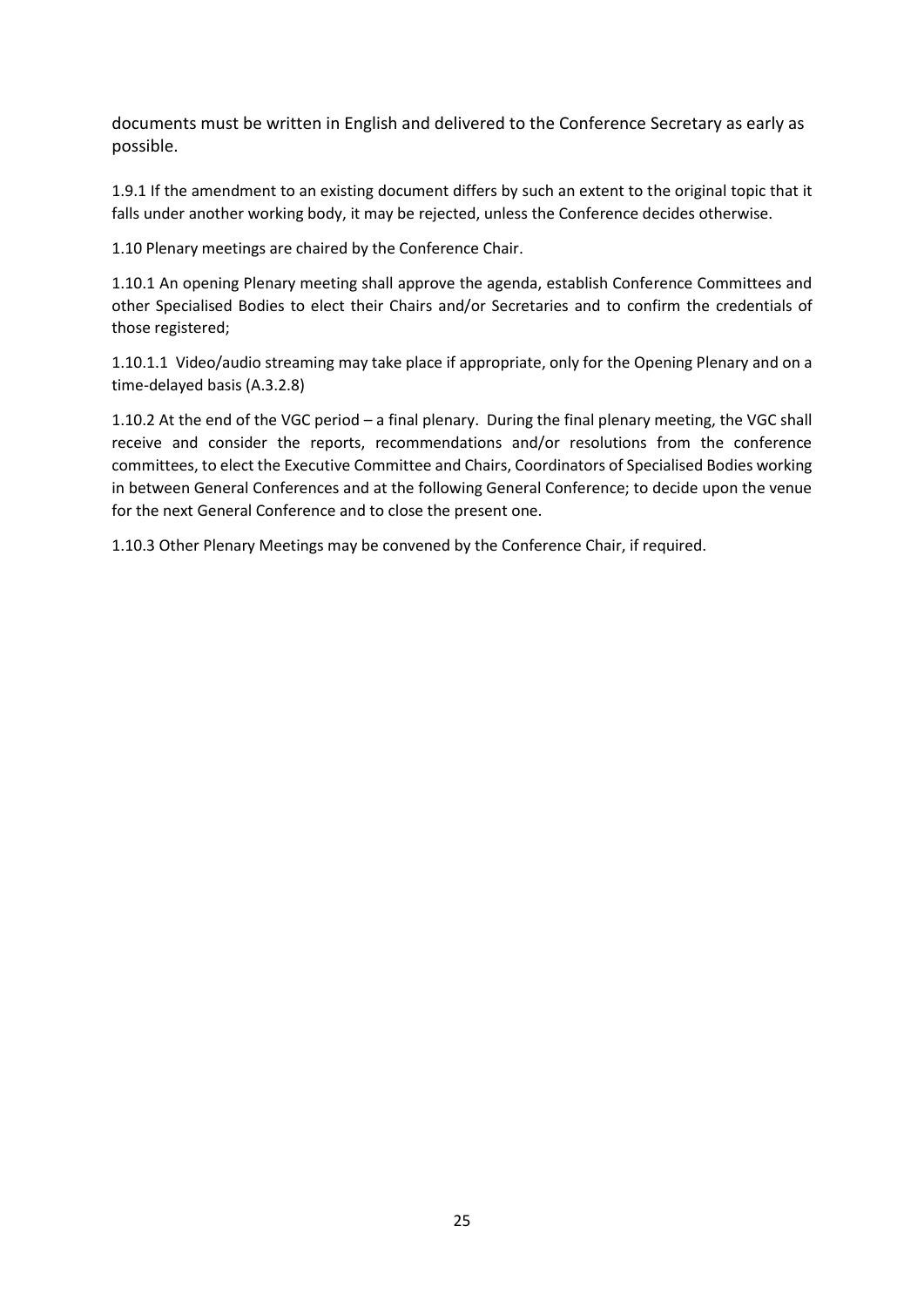# TABLE 1. - TIMETABLE FOR CONVENING A VIRTUAL GENERAL CONFERENCE

| Months prior to<br>scheduled date | Procedure                                      | Action by               |
|-----------------------------------|------------------------------------------------|-------------------------|
| 12                                | Advance note of the convening of a             | Secretariat             |
|                                   | <b>Virtual General Conference</b>              |                         |
| 12                                | Call for working papers.                       | Secretariat             |
| 3                                 | All documents qualified for                    | Byelaw B.1.4.1          |
|                                   | inclusion in the Agenda of the VGC             |                         |
|                                   | must have been received by the                 |                         |
|                                   | Secretariat                                    |                         |
|                                   | Request for nominations to serve<br>on the EBC | Secretariat             |
| 10 weeks                          | Publication on the IARU Region 1               | Secretariat             |
|                                   | web of the Conference documents                |                         |
|                                   | and notification by e-mail to                  |                         |
|                                   | Member Societies that the                      |                         |
|                                   | documents are available.                       |                         |
|                                   |                                                |                         |
|                                   | Publication of the schedule of the             | Secretariat             |
|                                   | VGC, showing the working group                 |                         |
|                                   | sessions and topics                            |                         |
|                                   |                                                |                         |
|                                   | Submission to Secretariat of                   | <b>Member Societies</b> |
|                                   | nominations for candidates to                  |                         |
|                                   | stand for election to the EC                   |                         |
| At least 2                        | Request for C2 and EBC candidates              | Secretary               |
|                                   | and Ballot of MS                               |                         |
| $\overline{2}$                    | Provision to the Secretariat the               | <b>Member Societies</b> |
|                                   | names of those attending each                  |                         |
|                                   | working session of the Conference              |                         |
| 2                                 | Provision of a Conference paper to             | Secretariat             |
|                                   | Member Societies listing all                   |                         |
|                                   | candidates standing for election to            |                         |
|                                   | the EC and permanent committee                 |                         |
|                                   | chairs, together with CVs and                  |                         |
|                                   | voting forms, with response due to             |                         |
|                                   | the nominated EBC Chair (copy                  |                         |
|                                   | Conference Secretary) two weeks                |                         |
|                                   | prior to the first meeting of the              |                         |
|                                   | <b>VGC</b>                                     |                         |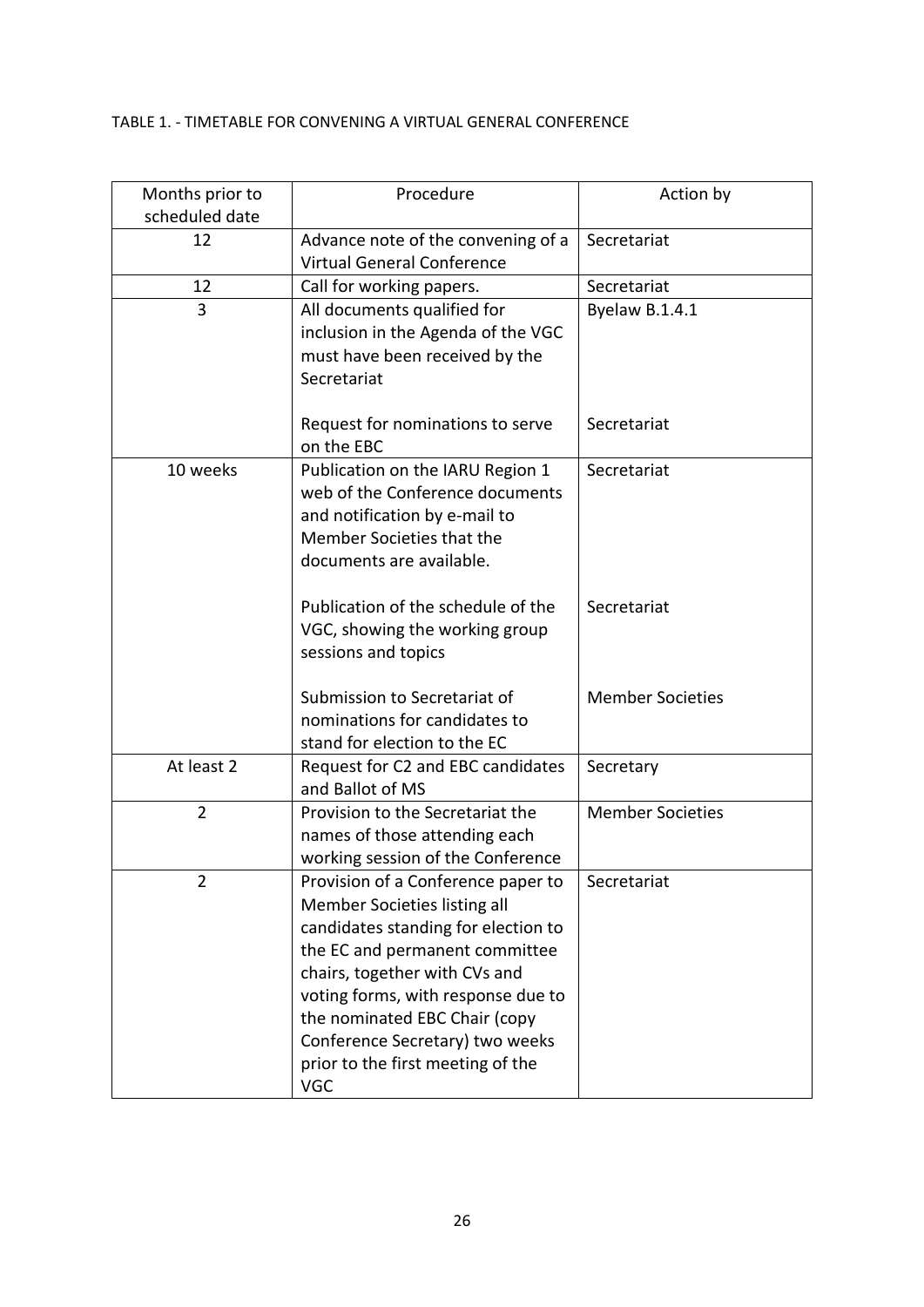1.12 The VGC comprises the following Committees:

- 1.12.1 the Credentials and Finance Committee (C2)
- 1.12.2 the General Administrative and Organisational Committee (C3)
- 1.12.3 the permanent HF Committee (C4)
- 1.12.4 the permanent VHF/UHF/Microwaves Committee (C5)
- 1.12.5 the Election and Ballot Committee (C6)

1.12.6 - The permanent EMC Committee (C7)

1.13 **The Credentials and Finance Committee** shall be elected prior to the VGC by a ballot of Member Societies. Candidates shall be called for by the Conference Secretary at least four weeks prior to the ballot taking place. The result of the ballot shall be announced in advance of the start of the VGC. The Committee shall consist of an elected Chair and not more than one delegate from each of six different Member Societies. The President, Treasurer and Secretary of the Executive Committee shall be exofficio members of this Committee to provide information.

1.13.1 Delegates elected to this Committee shall not be replaced. Only Heads of Delegations shall be entitled to participate as observers as far as the examination of the IARU Region 1 financial situation is concerned. Other Conference participants are not entitled to attend the meetings of this Committee.

1.13.2 The purpose of this Committee is:

(a) to examine and to verify credentials to the VGC, to establish the rights to vote and to give a report to the opening Plenary Meeting. To do his, the Committee shall meet prior to the opening plenary to review credentials.

(b) to examine the financial situation of IARU Region 1 and give a report to the VGC.

1.13.3 With the exception of (a), this Committee shall act only for the duration of the VGC.

1.14 **The General Administrative and Organisational Committee** meetings may be attended by any conference participants; participants' rights shall depend upon their status at the VGC.

14.1 This Committee is chaired by the Regional President

14.2 This Committee shall discuss matters and proposals related to;

(a) Administration and Organisation;

- (b) Conferences and Meetings;
- (c) Cooperation with other organisations;

(d) All other matters, except those that belong to the Terms of Reference of other committees.

1.14.3 This Committee reports to the Final Plenary Meeting and shall only act for the duration of the VGC.

1.15 **The permanent HF Committee** meetings may be attended by each conference participant; participants' rights shall depend upon their status at the VGC.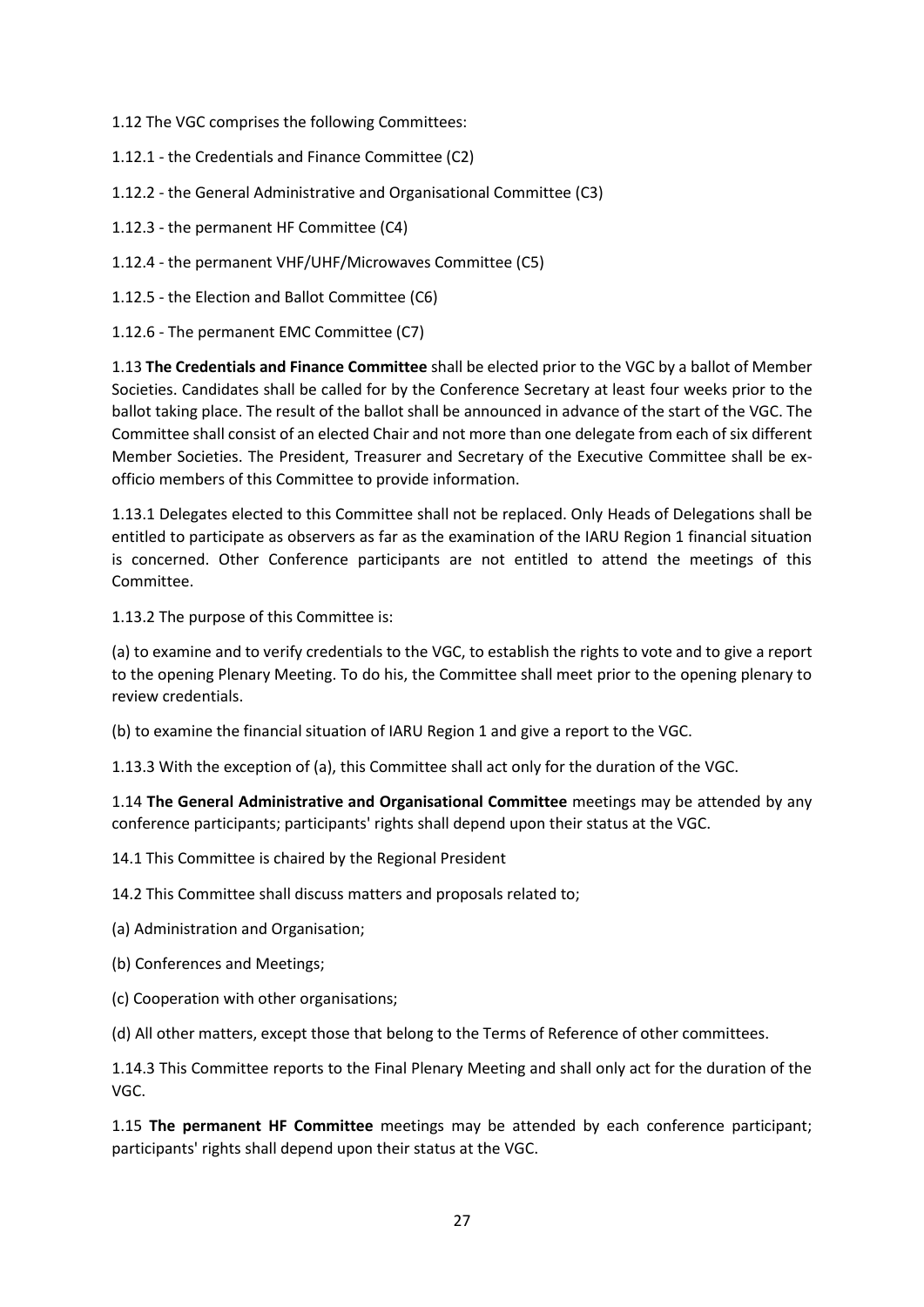1.15.1 This Committee is chaired by its Chair elected at the Final Plenary of the previous General Conference. The term of office shall be the same as for the Members of the Executive Committee.

1.15.2 The purpose of this Committee is to examine matters and proposals related to the use of the part of the radio frequency spectrum below 30 MHz.

1.15.3 This Committee reports to the Final Plenary Meeting of the VGC and to the Executive Committee between General Conferences.

1.16 **The permanent VHF/UHF/Microwaves Committee**. The purposes and functions of this Committee are similar to those mentioned in Section 1.15 for the permanent HF Committee, except that this Committee deals with matters and proposals related to the radio frequency spectrum above 30 MHz.

1.17 **The Election and Ballot Committee** shall be elected prior to the VGC and shall consist of a Chair and two members, who shall be duly accredited delegates from different Member Societies. None of them shall be a member of the Executive Committee, Chairs of Specialised Bodies or a candidate for election.

1.17.1. The purpose of this Committee is to arrange the Elections as per Section B.5 or in the case of a VGC, as below, together with all other secret ballots throughout the course of the work of the VGC. This Committee reports to the Final Plenary Meeting and shall only act for the duration of the VGC.

1.18 **The permanent EMC Committee** meetings may be attended by each conference participant; participants' rights shall depend upon their status at the General Conference.

1.18.1 The permanent EMC Committee shall discuss all relevant information relating to aspects of electromagnetic compatibility.

1.18.2 The Committee is chaired by its Chair elected by the Final Plenary of the previous General Conference. The term of office shall be the same as for the members of the EC.

1.19 The VGC may set up further committees and/or ad-hoc working groups, in accordance with the IARU Region 1 Constitution and its Byelaws, if its work so requires.

1.19.1 Committees shall not meet concurrently during a VGC.

1.20 Minutes of the Final Plenary Meeting shall be distributed to the participants of the VGC within 30 days of the date of closing the VGC. Comments and/or corrections on the minutes shall reach the Conference Secretary not later than 60 days after the VGC.

1.20.1 A Report of the VGC, including all decisions, resolutions, recommendations and other information essential to reflect the course of the Conference, should be distributed to all Member Societies and Conference participants within 120 days after the closing date of the Conference.

1.21 At the request of at least two-thirds of the total number of the IARU Region 1 Member Societies or of the Executive Committee, an Extraordinary General Conference may be convened. Such a Conference shall have a limited range of interests and be for a special purpose only. This Extraordinary General Conference has its power limited to its purpose and is not entitled to change or suspend any part of the IARU Region 1 Constitution and its Byelaws.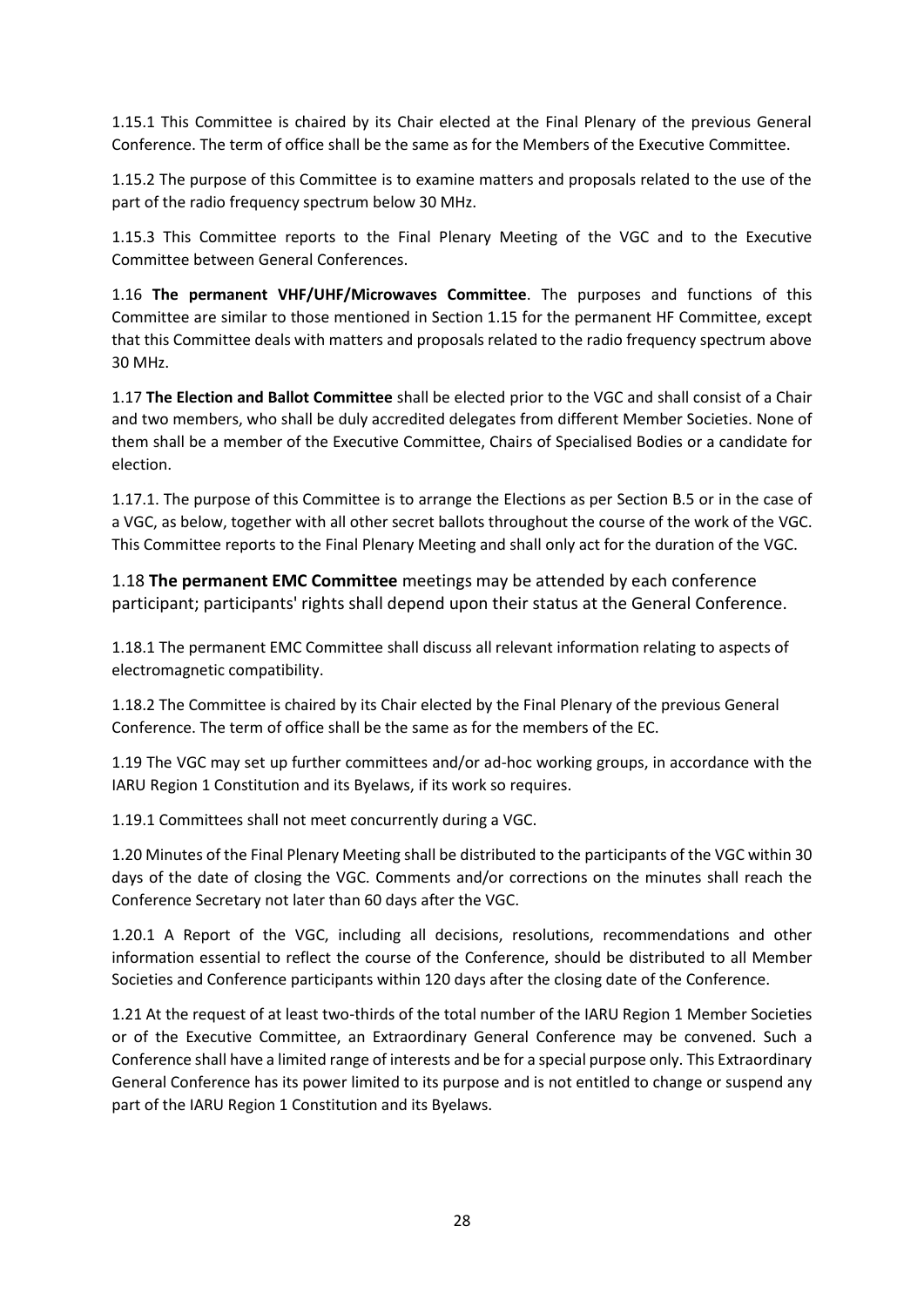# **Section 2 - Rules for the Election of the Executive Committee when there is a VGC**

# TABLE 2 - TIMETABLE FOR THE ELECTION OF THE EC

Candidates for election to the EC and to chair the five permanent Committees (HF, VHF/UHF/Microwave, EMC, PRC and SRLC) must be notified to Conference delegates by way of a Conference paper, distributed two months prior to the Conference and including a CV of each candidate and the name of the proposing Society.

In the case of candidates for the post of Treasurer, the recommending Society or group of Societies must also certify that the candidate has the required qualifications for the post.

| Day and time                | Procedure                               | Action by                  |
|-----------------------------|-----------------------------------------|----------------------------|
| On the second day of the    | Where insufficient candidates have      | Secretariat                |
| VGC, and with conference    | been pre-nominated under clause         |                            |
| approval                    | 2.2, distribution of nomination         |                            |
|                             | forms where in-conference               |                            |
|                             | nomination of EC and permanent          |                            |
|                             | committee candidates will be            |                            |
|                             | needed                                  |                            |
| 3rd Conference day before   | Fully completed and signed              | Secretariat                |
| 18:00 hours                 | nomination forms and Curriculum         | Candidates(s)              |
|                             | Vitae for all candidates to be          |                            |
|                             | delivered to Secretariat                |                            |
| 4th Conference day (before  | Publication of final list of candidates | <b>Election Ballot</b>     |
| 09:00                       | previously nominated by way of a        | Committee (EBC)            |
|                             | Conference paper and any                | and Secretariat            |
|                             | nominated during the Conference,        |                            |
|                             | together with CV's. and notification    |                            |
|                             | of time of ballot                       |                            |
| 4th Conference day          | Preparation of the voting software      | <b>EBC and Secretariat</b> |
| Final Conference day (Final | Conduct of electronic voting for EC     | <b>EBC</b>                 |
| Plenary)                    | and permanent committee chairs;         |                            |
|                             | announcement of results.                |                            |

2.1 The Executive Committee is elected at the Final Plenary Meeting of the VGC. The Election and Ballot Committee, hereinafter called the "EBC," conducts the procedures of election.

2.1.1 - The members of the Executive Committee shall be licensed radio amateurs and from different Member Societies.

2.2 Normally, candidates for election to the EC and permanent committee chairs are nominated at least 10 weeks prior to the Conference. Exceptionally, when there are insufficient nominations, and with Conference agreement, further nominations may be sought during the Conference. In such case, on the second day of the VGC the Secretariat shall send to each Head of Delegation, the single standard form on which such additional nominations for the Executive Committee and permanent committee chairs are to be made.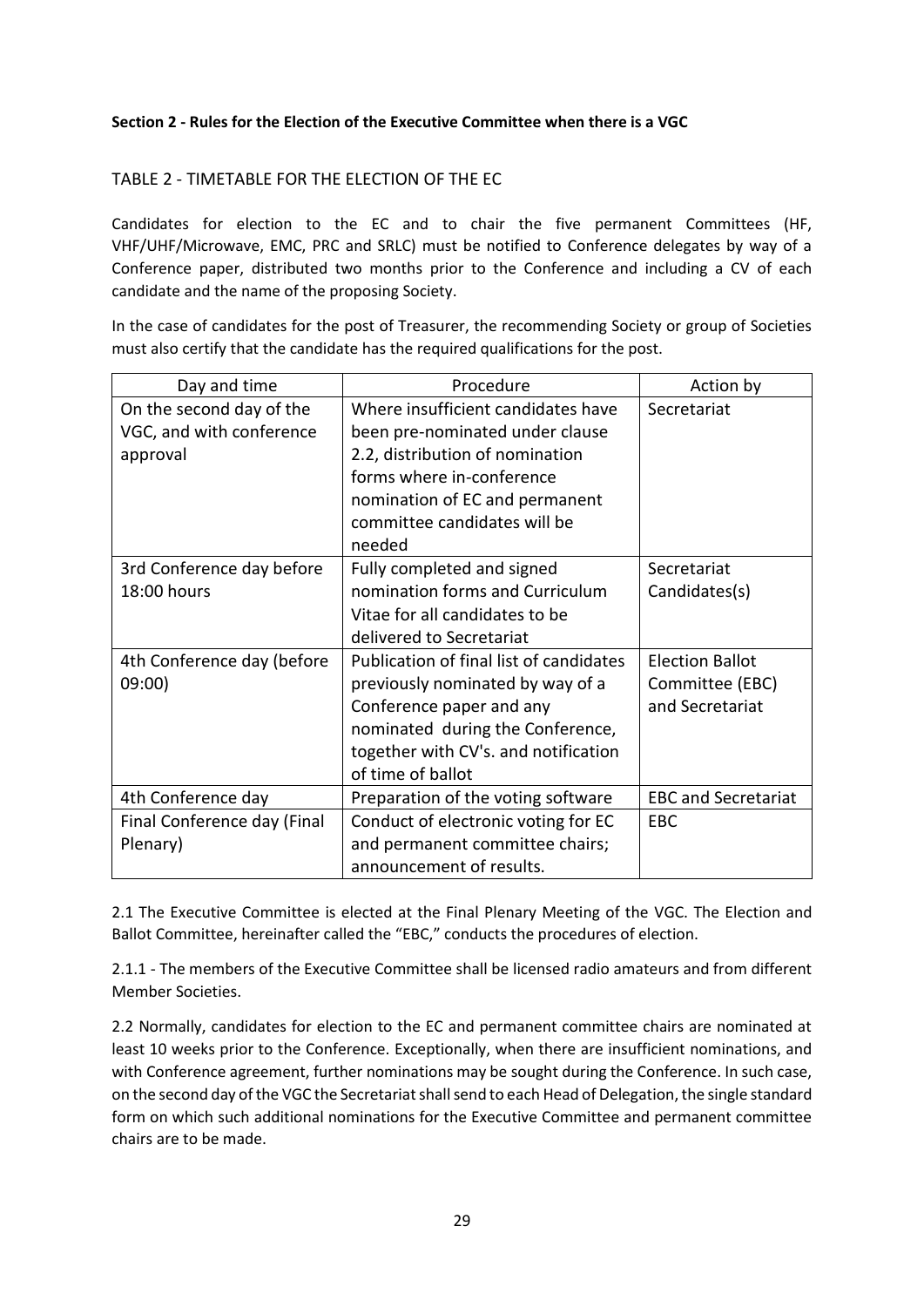2.3 The Nomination Form (which will also be used for the normal process of nomination in advance) will include:

2.3.1 - the nominee's name, call sign and the name of the nominating Member Society;

2.3.2 - the nominee's signature, indicating willingness to stand;

2.3.3 - the office the nominee is being nominated for; if this is for any of the four officer appointments (President, Vice-President, Secretary or Treasurer), the form shall indicate whether the candidate is willing to be a candidate for office as an ordinary EC member should he/she not be successful in being elected to the relevant officer post

2.3.4 - the signature and call sign of the Proposer, who must be a Head of Delegation; the Proposer must not be the nominee;

2.3.5 - the signature and call sign of the Seconder, who must be a Head of Delegation; the Seconder must not be the nominee;

2.3.6 - the signature and call sign of the nominees Head of Delegation, or a written statement from the nominees Member Society.

2.3.7 - in the case of nominations for Treasurer, a statement from the nominating Society or Societies that the candidate has the necessary qualifications for the post

2.4 Candidates standing for election for the Executive Committee shall meet the requirements set out in Article A.4.14 of the Constitution.

2.5 At least 24 hours prior to the vote being taken, a further listing of all candidates for election to the EC and permanent Committee Chairs shall be provided to Conference delegates, including the names of any nominated under clause 2.2. This will include a form containing: full name, amateur radio call sign, permanent address and "curriculum vitae" (CV), which should include particulars of his/her amateur radio and relevant professional activities. This "curriculum vitae" must not exceed 400 words in length and if longer it will be stopped at the 400th word, (it will not be abridged). A notification of the time that electronic voting will take place shall be provided to all Conference delegates at the same time as the candidate details are circulated.

2.6 Member Societies will cast their votes electronically for the candidates.

If, under 2.5 above, any candidate has indicated his/her willingness to stand for ordinary EC vacancies, the following procedure shall be followed: The EBC shall prepare two electronic voting stages. The first vote be for candidates for the four officer appointments (President, Vice-President, Secretary and Treasurer). The second vote shall contain all the candidates for the other EC vacancies, as well as those from the first list that have given notice that they are candidates for office as ordinary members of the EC and who have been unsuccessful for